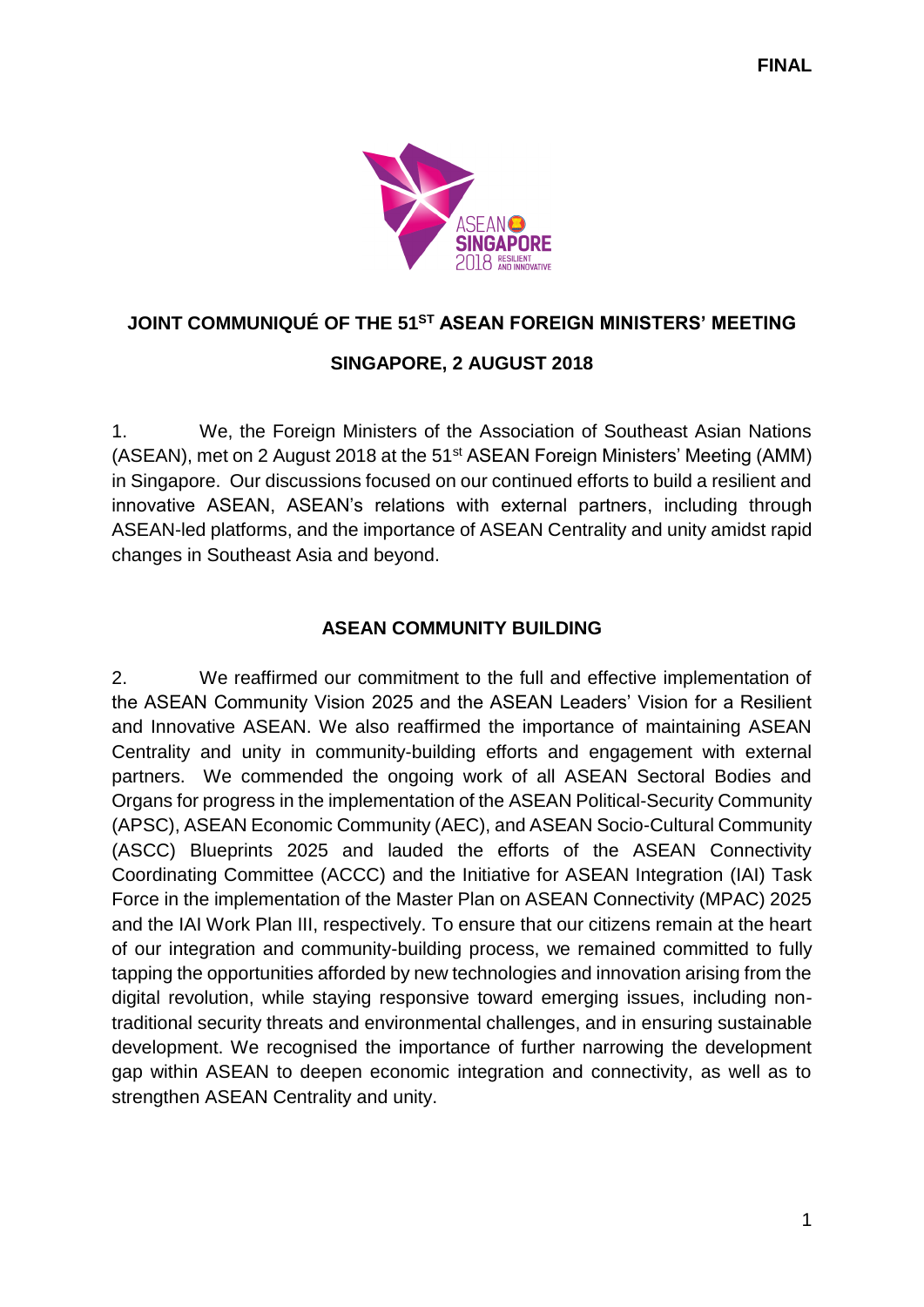3. We reaffirmed our shared commitment to maintaining and promoting peace, security and stability in the region, as well as to the peaceful resolution of disputes, including full respect for legal and diplomatic processes, without resorting to the threat or use of force, in accordance with the universally recognised principles of international law, including the 1982 United Nations Convention on the Law of the Sea (UNCLOS).

4. We reaffirmed our belief that regionalism and multilateralism are important principles and frameworks of cooperation, and that their strength and value lie in their inclusivity, rules-based nature and emphasis on mutual benefit and respect.

5. We commended the continued efforts in addressing the recommendations of the High Level Task Force (HLTF) on Strengthening the ASEAN Secretariat and Reviewing the ASEAN Organs. We reiterated our commitment to continue the implementation of the recommendations and to expedite the completion of the outstanding recommendations by 2019. We remained resolute in streamlining coordination and improving work processes across the three Community pillars and among the ASEAN institutions, to accelerate ASEAN's community-building, connectivity and integration efforts.

6. We welcomed the continued efforts undertaken by the ACCC, the National Coordinators, the National Focal Points, the Lead Implementing Body for Sustainable Infrastructure, relevant ASEAN Sectoral Bodies, Dialogue Partners and other external partners, in strengthening coordination and forging cooperation in implementing the MPAC 2025. We looked forward to (i) the establishment of an initial list of potential priority infrastructure projects; (ii) a study to advance sustainable urbanisation in ASEAN, which is aimed at increasing the deployment of smart urbanisation models across ASEAN, complementing the ASEAN Smart Cities Network (ASCN), and developing the ASEAN Sustainable Urbanisation Strategy; and (iii) a review of micro, small and medium-sized enterprises (MSME) on how they can participate more effectively in the digital economy, by the 33rd ASEAN Summit in November 2018.

7. We reaffirmed the growing importance for ASEAN Member States to make use of innovation and technology to improve the lives of our people. In this regard, we welcomed the Inaugural ASCN Meeting on 8 July 2018 in Singapore, and reaffirmed the ASCN's importance as a platform to synergise development efforts, share best practices, and catalyse more opportunities for growth, innovation, capacity-building and inclusive sustainable development. We noted with satisfaction the Meeting's endorsement of the ASEAN Smart Cities Framework and the ASCN cities' action plans for smart city development, which took into account the specific needs and potential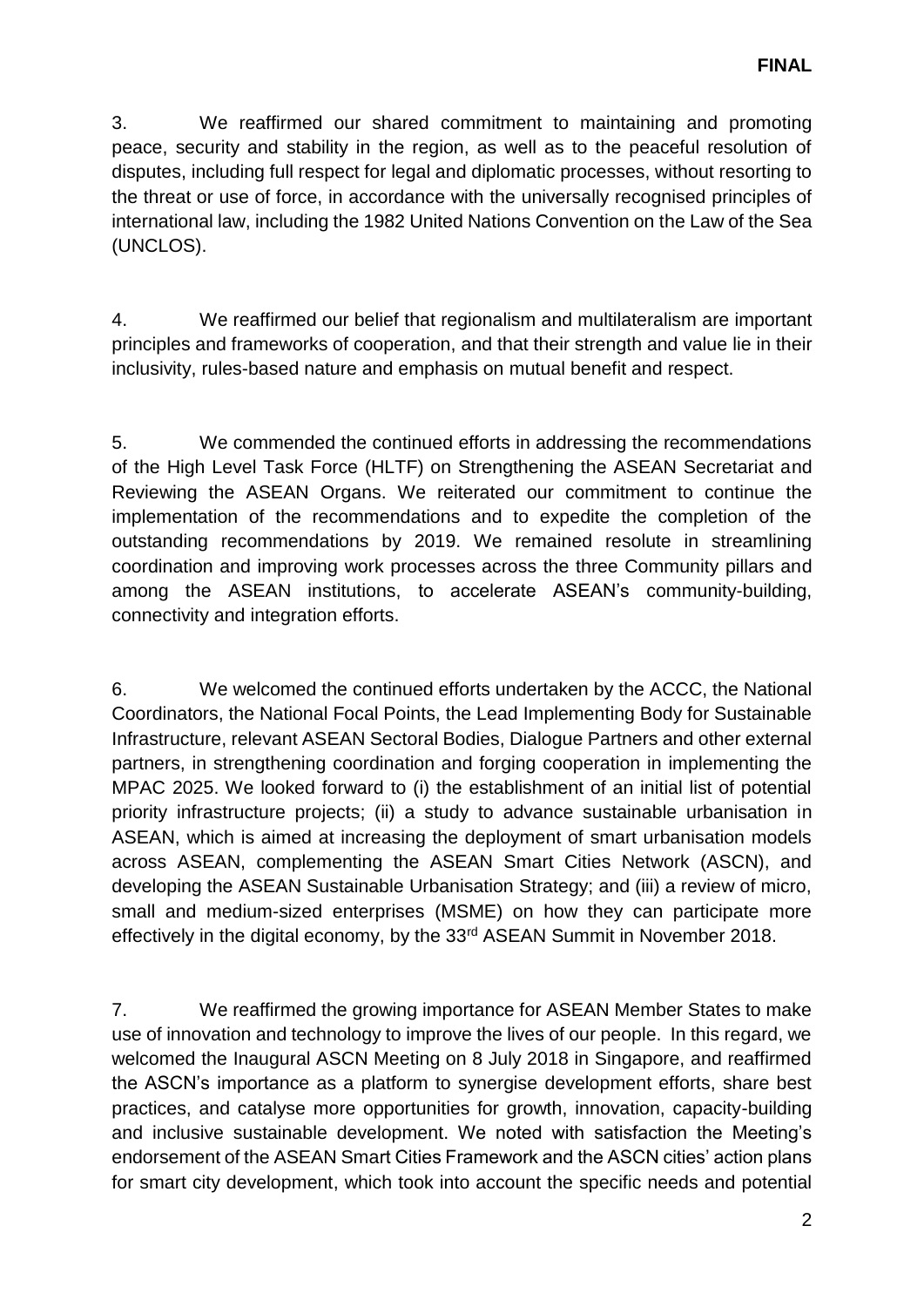of each city, as well as its local and cultural context. We further welcomed the initial agreements that were signed between several ASCN pilot cities and external partners to explore collaboration on concrete projects, and looked forward to further partnerships that would support the development of this regional smart cities ecosystem.

8. We were pleased with the progress in the implementation of the IAI Work Plan III to support CLMV countries in meeting ASEAN-wide targets and in narrowing development gaps within ASEAN, noting that 69.23% of or 18 out of 26 actions in the five strategic areas, namely food and agriculture, trade facilitation, MSMEs, education as well as health and well-being, have been addressed. We underscored the importance of the monitoring and evaluation of these projects by beneficiary countries, and for the ASEAN Secretariat to ensure that targeted objectives are achieved. Noting that it has been almost two decades since the launch of the IAI, we looked forward to the results of the assessment on the progress of narrowing the development gap in ASEAN. We recognised the need to continue to mobilise our resources, along with those of ASEAN's partners, including international organisations and the private sector, to implement the Work Plan in a timely and effective manner.

9. We reaffirmed our commitment to promoting complementarities between the ASEAN Community Vision 2025 and the United Nations 2030 Agenda for Sustainable Development. We commended the progress made in initiatives such as the 2<sup>nd</sup> High-Level Brainstorming Dialogue on Enhancing Complementarities between the ASEAN Community Vision 2025 and the United Nations 2030 Agenda for Sustainable Development, which was held in Bangkok on 30 March 2018. We took note of Thailand's proposal to establish an ASEAN Centre for Sustainable Development Studies and Dialogue in Bangkok in 2019.

# **ASEAN POLITICAL-SECURITY COMMUNITY**

# **Terrorism and Violent Extremism**

10. In our efforts to effectively counter terrorism as well as the rise of radicalisation and violent extremism conducive to terrorism, we welcomed the adoption of the Manila Declaration to Counter the Rise of Radicalisation and Violent Extremism and the updated ASEAN Comprehensive Plan of Action on Counter Terrorism (ACPoA on CT) at the 11<sup>th</sup> ASEAN Ministerial Meeting on Transnational Crime (AMMTC). The Declaration encouraged ASEAN Member States to combat radicalisation and violent extremism more vigorously, emphasising on deradicalisation, rehabilitation and re-integration programmes and information sharing,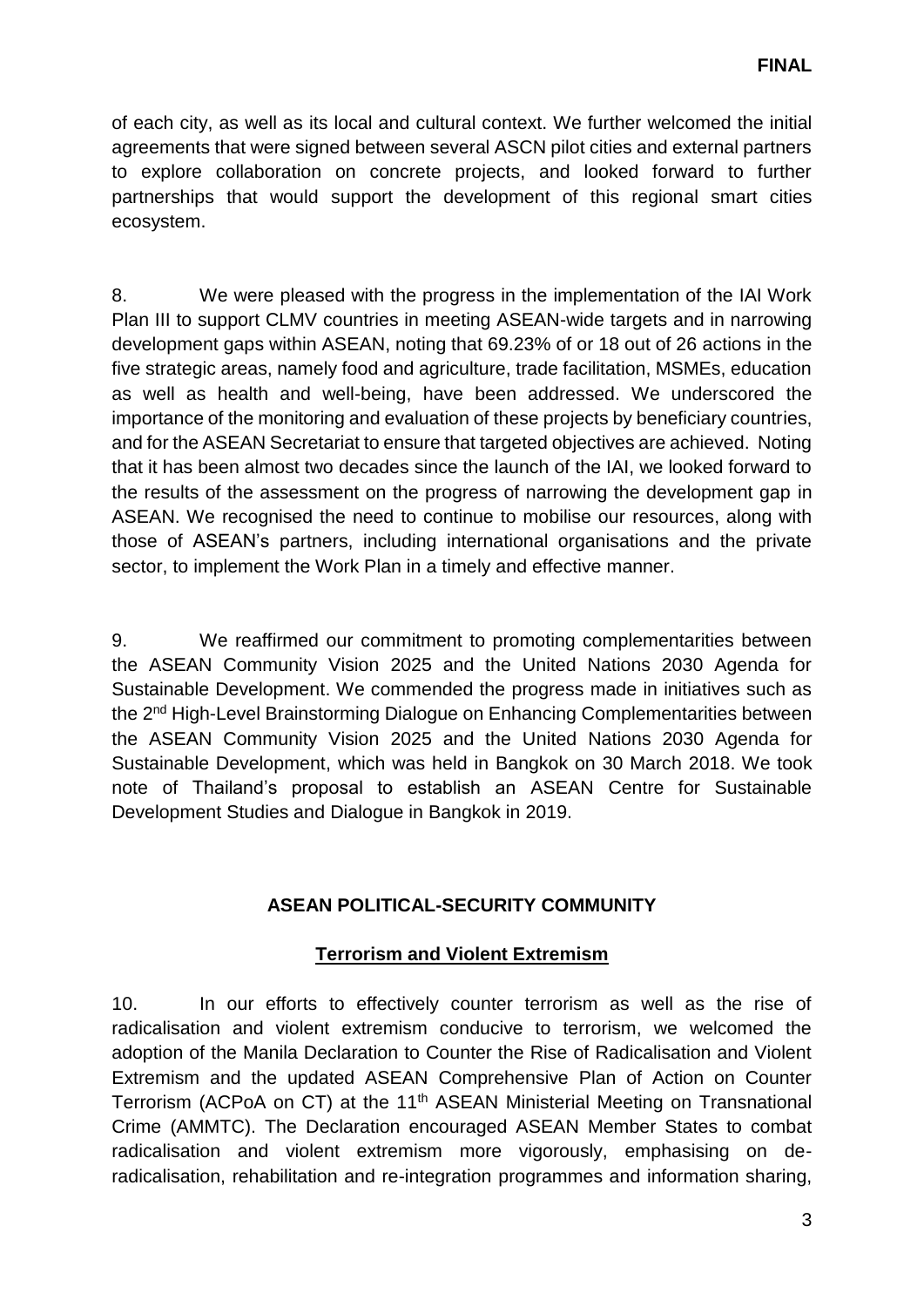while the ACPoA on CT would ensure that ASEAN's cooperation stays relevant with the new and emerging trends of terrorism and violent extremism. We also took note of the 2nd Special ASEAN Ministerial Meeting on the Rise of Radicalisation and Violent Extremism (SAMMRRVE) held on 19 September 2017 in Manila. We looked forward to the convening of the 12<sup>th</sup> AMMTC and the 3<sup>rd</sup> SAMMRRVE in Myanmar from 29 October to 2 November 2018. We welcomed the successful outcomes of the ASEAN Ad-Hoc Experts Working Group Meeting to Draft the ASEAN Plan of Action (POA) to Prevent and Counter the Rise of Radicalisation and Violent Extremism in Bali, Indonesia, from 3 to 5 April 2018, and looked forward to the continued efforts to counter radicalisation and violent extremism, including through the finalisation of the POA. We noted Singapore's proposal to convene a Track 1.5 symposium on counterterrorism in October 2018 titled, "The 2018 Southeast Asia Counter-Terrorism Symposium: A Collective Approach".

# **Non-Traditional Threats**

11. We noted the ongoing implementation of the ASEAN Work Plan on Securing Communities Against Illicit Drugs 2016-2025, and the ASEAN Cooperation Plan to Tackle Illicit Drug Production and Trafficking in the Golden Triangle 2017-2019. The first review of the Work Plan will be undertaken by the 39<sup>th</sup> Meeting of the ASEAN Senior Officials on Drug Matters (39<sup>th</sup> ASOD) in August 2018 in Brunei Darussalam, and reported to the 6<sup>th</sup> ASEAN Ministerial Meeting on Drug Matters (AMMD) in Vietnam in October 2018. We acknowledged the continued efforts of the ASEAN Narcotics Cooperation Centre (ASEAN-NARCO) in strengthening ASEAN cooperation on drugs, especially on information sharing and drugs surveillance in the region. We also looked forward to the launching of the ASEAN Drug Monitoring Report 2017 during the 39<sup>th</sup> ASOD. Noting that several emerging trends, including the proliferation of new psychoactive substances, internet facilitated drug sales, and increasing pressures for the legalisation of drugs for recreational use which may affect drug policies in ASEAN Member States and challenge our regional drug control approach, we expressed support for the ongoing work of the AMMD in preparing the ASEAN Position Statement, to be delivered during the High Level Segment of the 62<sup>nd</sup> Session of the United Nations Commission on Narcotic Drugs in 2019, to reiterate and reaffirm ASEAN's goal to promote communities free of drug abuse, as well as ASEAN's resolute stand against drugs and attempts to universalise any particular set of global drug policy guidelines, including calls to legalise controlled drugs.

12. We took note of the work of the AMMTC in addressing the ten transnational crime areas identified under the ASEAN Plan of Action to Combat Transnational Crime (2016-2025). We also noted the 11<sup>th</sup> AMMTC's endorsement of the ASEAN Declaration to Prevent and Combat Cybercrime and its subsequent adoption at the 31<sup>st</sup> ASEAN Summit, which sets out the broad objective to combat cybercrime through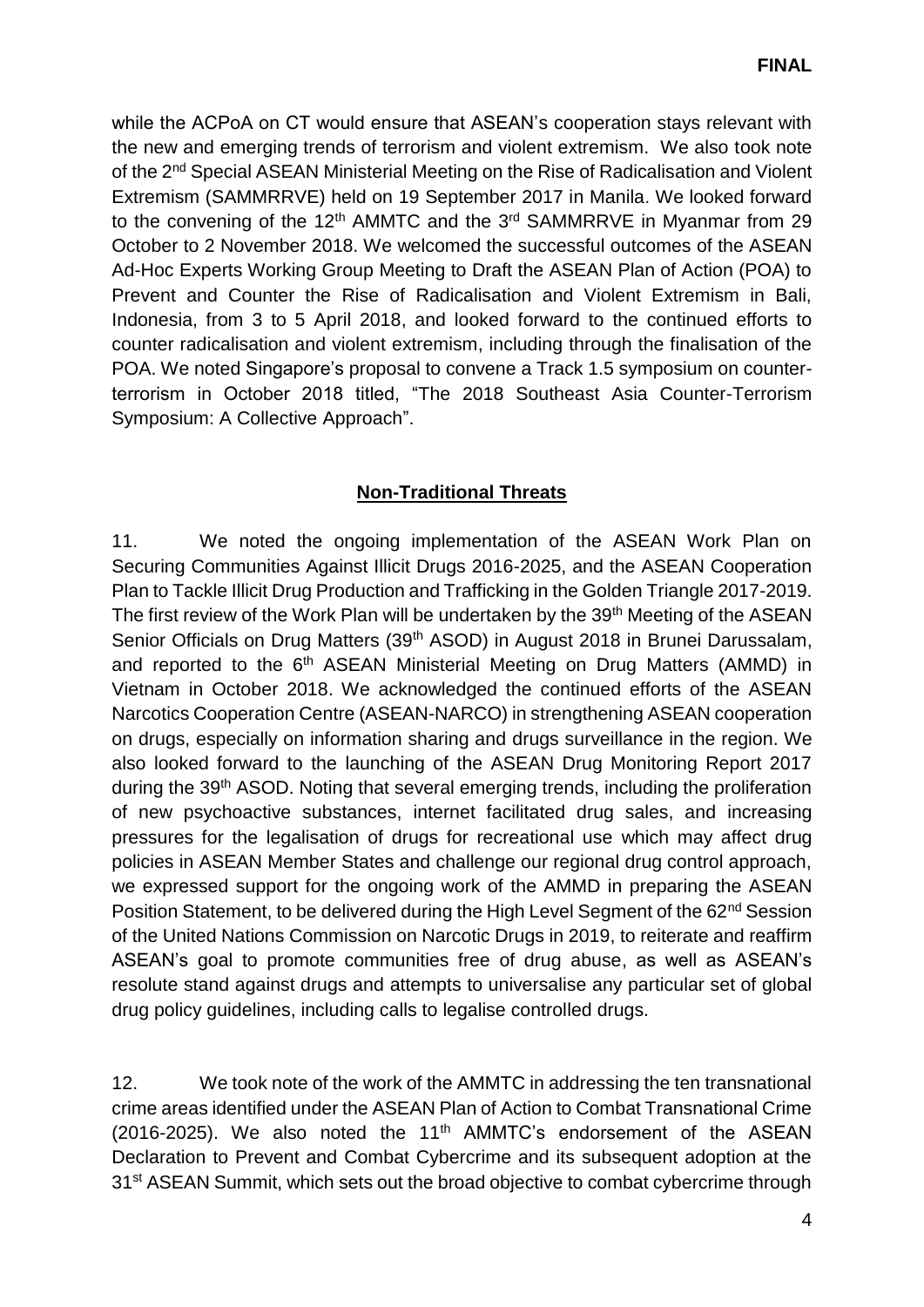international cooperation in preventing, detecting and responding to cybercrime. We further noted progress made on the implementation of the multi-sectoral Bohol Trafficking in Persons Work Plan (2017-2020). We commended the successful convening of the inaugural SOMTC Working Group on Illicit Trafficking of Wildlife and Timber in March 2018 and also extended support to the ongoing efforts to develop the Terms of Reference of the SOMTC Working Group on Illicit Trafficking of Wildlife and Timber, as well as the SOMTC Working Group on Arms Smuggling. We expressed our appreciation for the continued support and commitment of ASEAN Dialogue Partners and external parties in combating transnational crime in a comprehensive and holistic manner. We underscored the importance of strengthening cooperation on border management to safeguard the region from non-traditional security challenges, including transnational crimes, in order to build a safe, secure and interconnected ASEAN Community. We also noted efforts to promote a more integrated and effective approach to address these cross-border challenges.

13. We welcomed the finalisation of the Guidelines on Consular Assistance by ASEAN Member States Missions in Third Countries to Nationals of Other ASEAN Member States at the 4<sup>th</sup> Meeting of the Working Group to Study Consular Assistance by ASEAN Missions in Third Countries to Nationals of ASEAN Member States (DWGCA) in Jakarta on 6 July 2018. We reaffirmed the purpose of the Guidelines to promote awareness of our people-oriented, people-centred Community and to enhance ASEAN's abilities to provide assistance to our nationals. We looked forward to the adoption of the Guidelines on Consular Assistance by the AMMTC in 2018. We also looked forward to the finalisation of the Declaration on the Guidelines on Consular Assistance by ASEAN Member States Missions in Third Countries to Nationals of Other ASEAN Member States for adoption by our Leaders at the 33<sup>rd</sup> ASEAN Summit in November 2018.

14. We welcomed the adoption of the ASEAN Leaders' Statement on Cybersecurity Cooperation by ASEAN Leaders at the 32nd ASEAN Summit in April 2018, in recognition of the growing urgency and sophistication of transboundary cyber threats. We expressed support for efforts to realise the task given by our Leaders at the 32nd ASEAN Summit to closely consider and submit recommendations on feasible options of coordinating cybersecurity policy, diplomacy, cooperation, technical and capacity building efforts among various platforms of the three pillars of ASEAN. We also expressed support for the efforts to realise the task given by our Leaders to make progress on discussions by ASEAN Information and Communications Technology (ICT) and Cybersecurity Ministers at the ASEAN Ministerial Conference on Cybersecurity (AMCC), ASEAN Telecommunications and Information Technology Ministers' Meeting (TELMIN), as well as other relevant sectoral bodies such as the AMMTC, to identify a concrete list of voluntary, practical norms of State behaviour in cyberspace that ASEAN can work towards adopting and implementing. We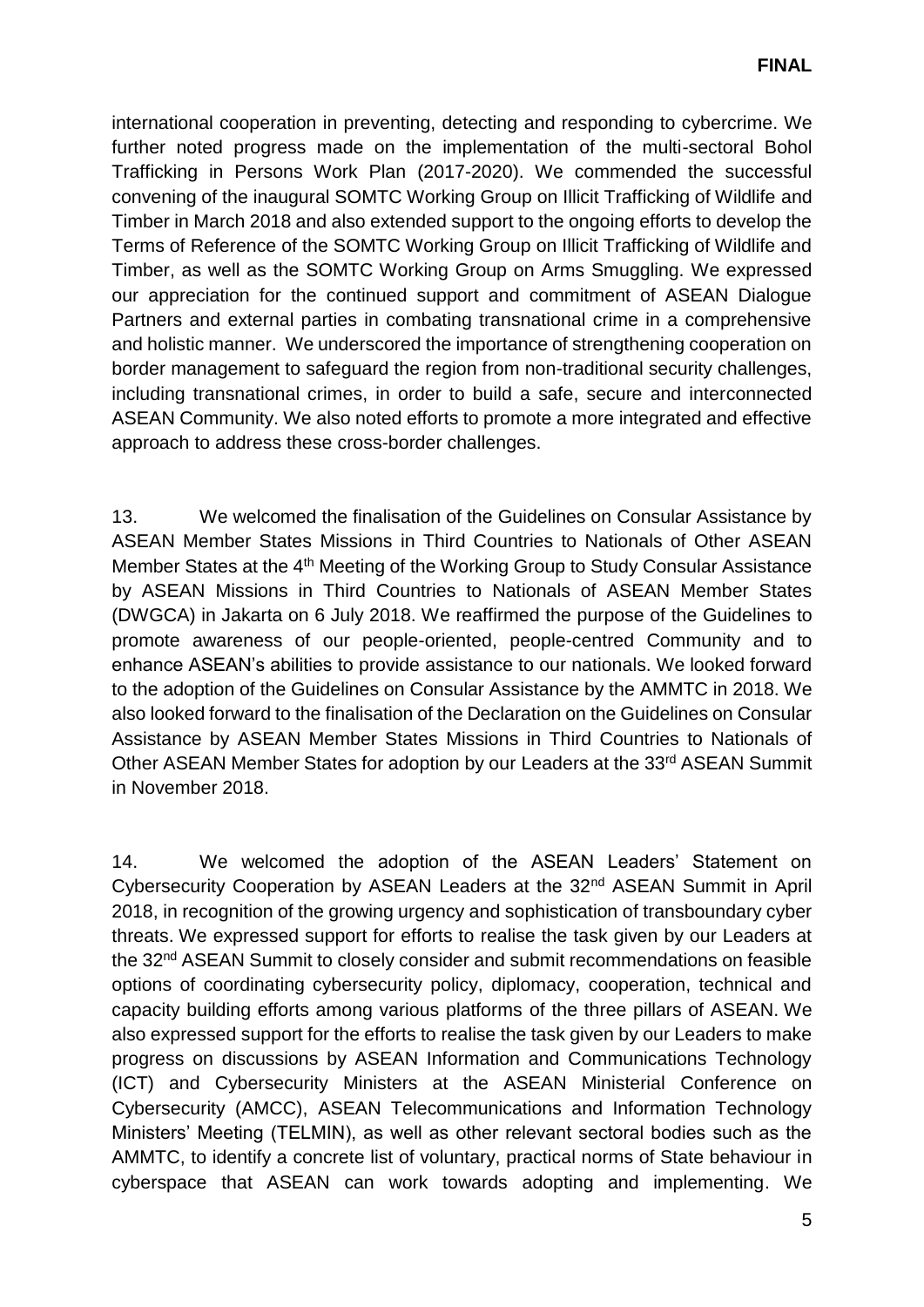acknowledged the progress in implementing the 2017 ASEAN Cybersecurity Strategy through regional capacity building efforts, such as the ASEAN Computer Emergency Response Team Incident Drill (ACID) and Singapore's ASEAN Cyber Capacity Programme, and looked forward to the launch of the ASEAN-Japan Cybersecurity Capacity Building Centre in Bangkok. We expressed hope that discussions at the 3rd AMCC to be held in Singapore from 18 to 20 September 2018, and TELMIN, as well as other relevant ASEAN sectoral meetings, will make further progress on identifying concrete outcomes and recommendations to effectively implement the 2017 ASEAN Cybersecurity Strategy and the ASEAN Leaders' Statement on Cybersecurity Cooperation.

15. We also expressed support for strengthening cooperation in personal data protection and enhancing cybersecurity in line with the ASEAN Framework on Personal Data Protection and the ASEAN Cybersecurity Cooperation Strategy.

# **Peace and Security**

16. We reaffirmed the validity and relevance of the Treaty of Amity and Cooperation in Southeast Asia (TAC) in the current geopolitical context. The TAC continues to serve as the key code of conduct governing inter-State relations in the region and a foundation for the maintenance of regional peace and stability. We are committed to further promoting the purposes and principles of the TAC and emphasised the importance of all High Contracting Parties fulfilling their obligations under the TAC for peace and stability in the region. We welcomed Iran's and Argentina's accession to the TAC. We further welcomed the interest of non-regional countries to accede to the TAC on the basis of respect for and in conformity with the purposes and principles of the TAC, and agreed to consider new applications in accordance with the Revised Guidelines for Accession to the TAC.

17. We welcomed the roles of the ASEAN Defence Ministers' Meeting (ADMM) and ADMM-Plus in promoting strategic dialogue, and enhancing practical cooperation among ASEAN and Plus Countries through the seven ADMM-Plus Experts' Working Groups. We expressed support for the ADMM's efforts to develop counter-terrorism cooperation and intelligence sharing, strengthen regional capabilities to tackle chemical, biological, and radiological threats, as well as to develop practical confidence-building measures among ASEAN and Plus countries in both the maritime and aviation domains to reduce the risk of miscalculations, and to ensure the safety and security of the sea and air lanes, with due regard to the rights and responsibilities of each ASEAN Member State. We welcomed the conduct of the ASEAN-China Maritime Exercise in 2018 to enhance confidence and trust amongst the ASEAN and Chinese navies. We also reiterated our support for efforts by the ADMM and ADMM-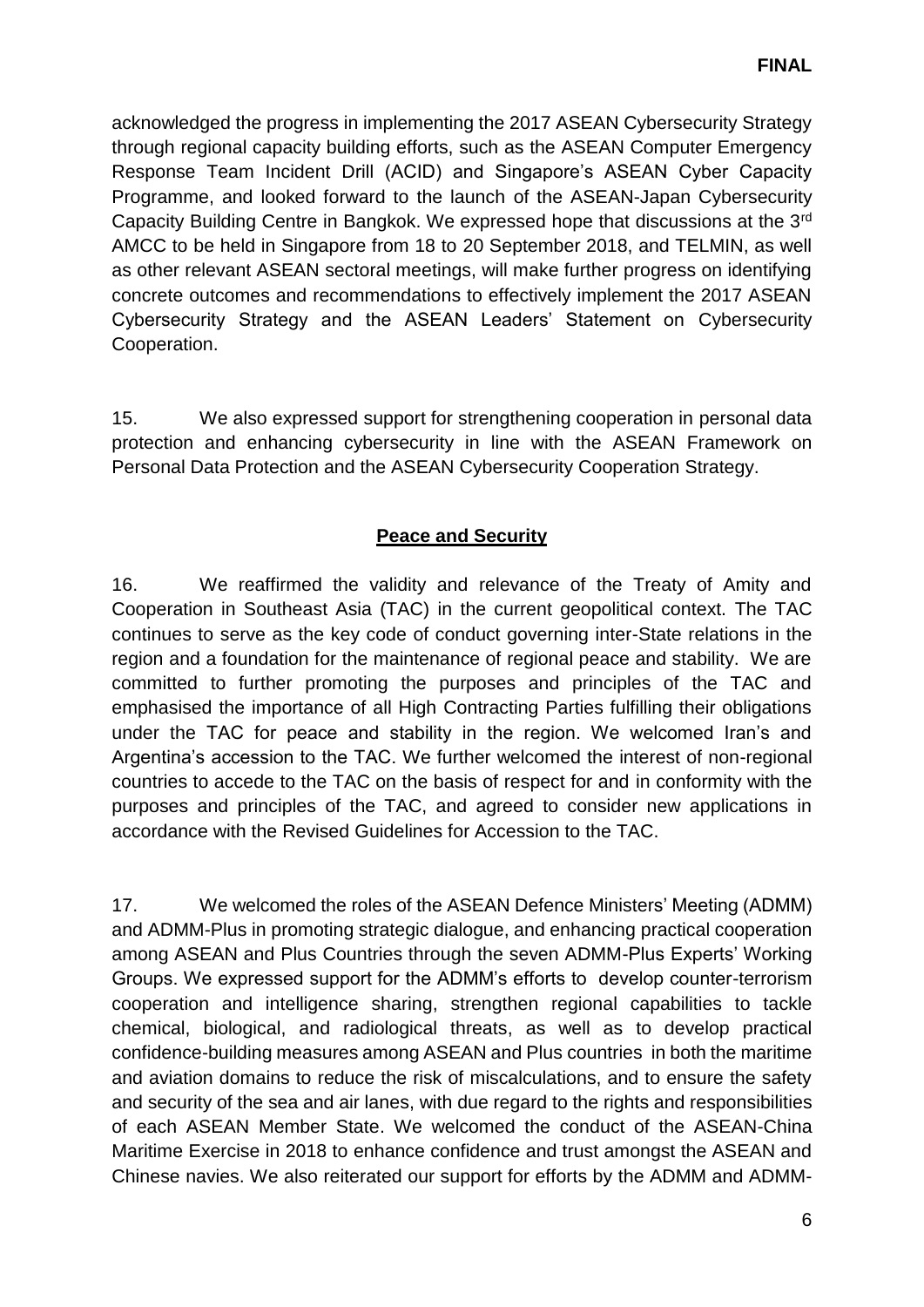Plus in promoting civil-military cooperation in the region. In this regard, we looked forward to the full operationalisation of the ASEAN Militaries Ready Group on Humanitarian Assistance and Disaster Relief (AMRG on HADR) and the ASEAN Centre for Military Medicine (ACMM), and their close collaboration with the ASEAN Coordinating Centre for Humanitarian Assistance on disaster management (AHA Centre) and other relevant regional and international agencies. This should be based on the principles of respect for sovereignty and territorial integrity, consensus-based decision making, participation on the basis of a flexible, voluntary, and non-binding nature, assets remaining under national command and control and at a pace comfortable to all.

18. We were pleased to note the finalisation of the Model ASEAN Extradition Treaty (MAET) at the 8<sup>th</sup> Meeting of the ASEAN Senior Law Officials' Meeting (ASLOM) Working Group on the MAET in Bangkok from 26 to 28 March 2018. We looked forward to the text of the MAET being endorsed at the 18<sup>th</sup> ASLOM and 10<sup>th</sup> ASEAN Law Ministers' Meeting (ALAWMM) in Vientiane in October 2018. We welcomed the announcement at the 32<sup>nd</sup> ASEAN Summit that work will commence on an ASEAN Extradition Treaty as a next step, to strengthen ASEAN's resilience and capacity to combat transnational crime, and to enhance cooperation within ASEAN to ensure respect for the rule of law. We also welcomed the successful inaugural session of the ASEAN Law Academy, which was held in Singapore from 19 to 26 July 2018.

19. We welcomed the successful convening of the 5<sup>th</sup> ASEAN Network of Regulatory Bodies on Atomic Energy (ASEANTOM) Annual Meeting in Singapore from 26 to 28 June 2018, the Five-Year ASEANTOM Work Plan (2018-2022) and ongoing negotiations on a Practical Arrangement to formalise ASEAN's relations with the International Atomic Energy Agency (IAEA). We looked forward to the formalisation of ASEAN-IAEA relations, which will promote greater cooperation, sharing of experiences and best practices in the areas of nuclear science, technology and its applications in areas such as human health, food security and agriculture, in nuclear safety, including radiation protection, radiation monitoring, emergency preparedness and response, in nuclear security, as well as in nuclear safeguards.

20. We reiterated our commitment to preserve the Southeast Asian region as a Nuclear Weapons Free Zone and free of all other weapons of mass destruction as enshrined in the Treaty on the Southeast Asia Nuclear Weapons-Free Zone (SEANWFZ Treaty) and the ASEAN Charter. We stressed the importance of the full and effective implementation of the SEANWFZ Treaty, including under the Plan of Action to Strengthen the Implementation of the SEANWFZ Treaty (2018-2022). We reaffirmed our commitment to continuously engage the Nuclear Weapon States (NWS) and intensify the ongoing efforts of all Parties to resolve all outstanding issues in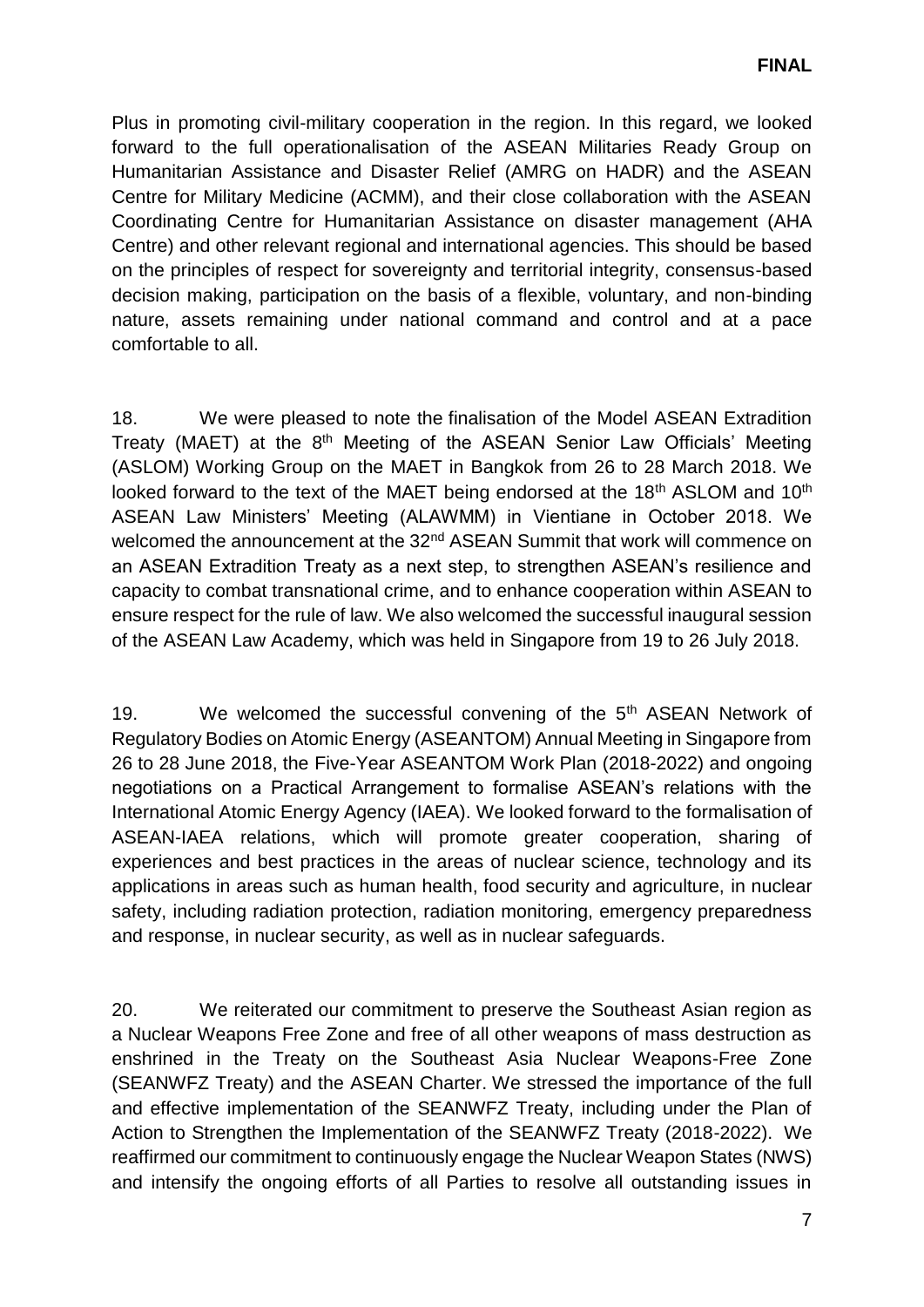accordance with the objectives and principles of the SEANWFZ Treaty. Our ASEAN experts could explore ways to bridge the differences, including the possibility of engaging with NWS experts. We will continue to submit the biennial SEANWFZ Resolution through the First Committee to the UNGA.

# **Maritime Cooperation**

21. We welcomed positive developments in maritime cooperation among ASEAN Member States, including through continued constructive dialogues on issues of common interest and concern, marine scientific research, maritime security, maritime safety, maritime domain awareness, and marine environment and protection under the ambit of the ASEAN Regional Forum (ARF), ADMM and ADMM-Plus, AMMTC, the ASEAN Maritime Forum (AMF) and the Expanded ASEAN Maritime Forum (EAMF), and joint studies on conservation and sustainable use of sea and maritime resources in light of the United Nations Sustainable Development Goal No 14: Life Below Water, No. 2: Zero Hunger and No. 13: Climate Action and maritime cooperation programmes.

22. We welcomed the successful convening of the  $7<sup>th</sup>$  AMF and  $5<sup>th</sup>$  EAMF in Jakarta from 6 to 7 December 2017, and encouraged stronger cooperation and constructive dialogue on maritime issues of common interests and concerns, including maritime security, maritime safety, marine environmental protection, and maritime connectivity in the region. We encouraged stronger coordination and greater synergy among ASEAN cross-sectoral bodies and other relevant ASEAN mechanisms such as the ARF, ADMM-Plus, and the EAS in enhancing maritime cooperation in the region. We looked forward to the convening of the  $8<sup>th</sup>$  AMF and  $6<sup>th</sup>$  EAMF later this year in the Philippines.

23. We noted that challenges of Illegal, Unreported and Unregulated (IUU) Fishing remain and have become even more complex in the region. We are therefore committed to expanding regional cooperation to address this issue, including through supporting the effective implementation of relevant international laws and instruments. We noted with satisfaction that there are initiatives taken by ASEAN-led mechanisms to discuss and address the challenges of IUU Fishing.

24. We welcomed the signing of the Agreement between the Government of the Republic of Indonesia and the ASEAN Institute for Peace and Reconciliation (ASEAN-IPR) on Hosting and Granting Privileges and Immunities to the ASEAN-IPR on 1 February 2018. We recognised the progress made by the ASEAN-IPR in operationalising the Secretariat, following the appointment of its first Executive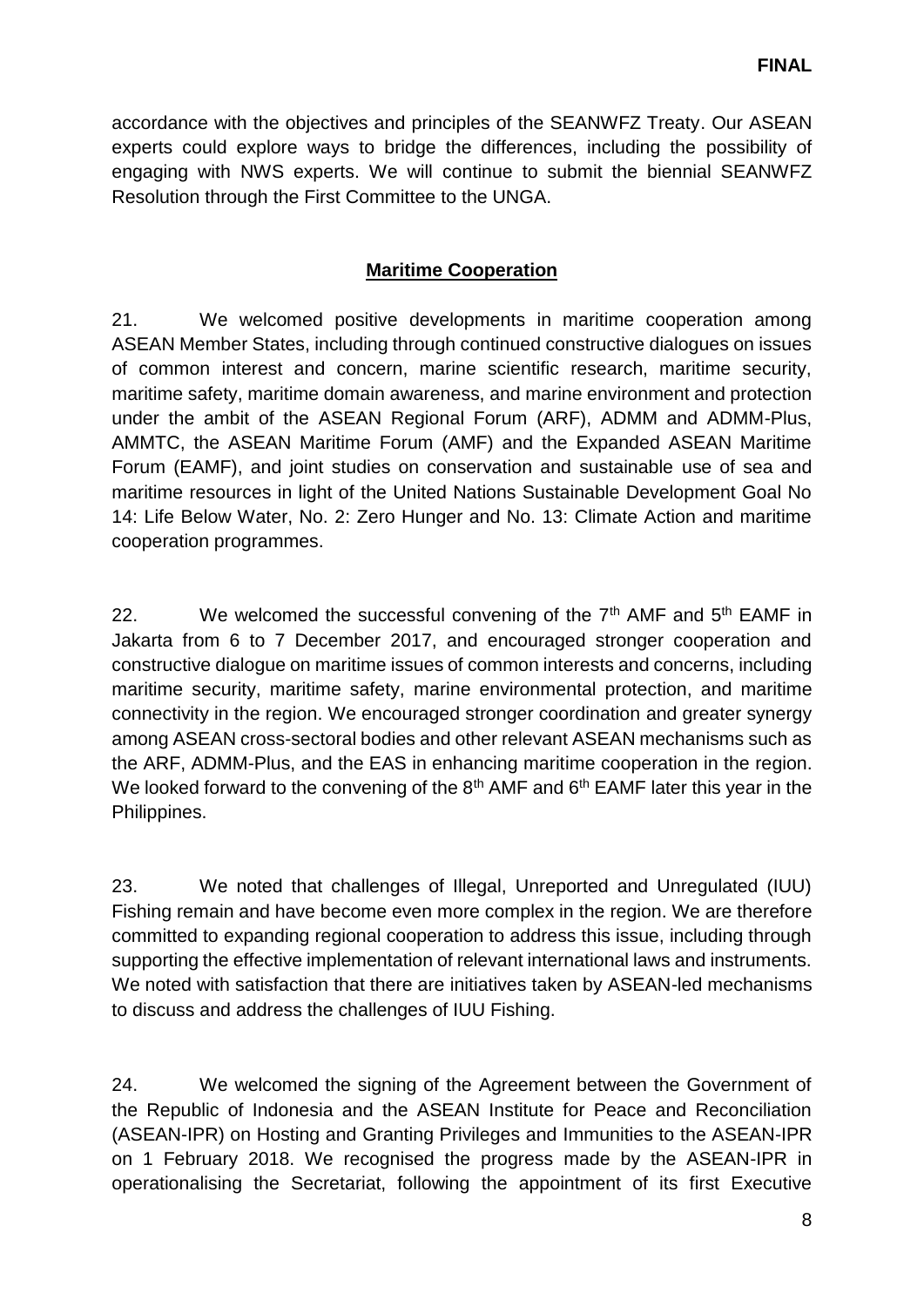Director. We commended the Governing Council of ASEAN-IPR on the adoption of the Institute's Three-year Work Plan (2018-2020) to support ASEAN in further implementing the APSC Blueprint 2025. We noted the ASEAN-IPR's progress in conducting activities to promote regional peace, security and conflict management, and resolution.

25. We welcomed the successful outcomes of the 6<sup>th</sup> Meeting of the Steering Committee of the ASEAN Regional Mine Action Centre (ARMAC) in Phnom Penh on 29 May 2018 and looked forward to further strengthening the ARMAC Permanent Secretariat. We further welcomed the signing of the Agreement between the Government of the Kingdom of Cambodia and ARMAC on Hosting and Granting Privileges and Immunities to the ARMAC, which took place on 27 February 2018 and entered into force on 28 March 2018. We also noted Cambodia's proposal to host an ARMAC Regional Seminar on Full and Effective Operationalization of ARMAC: Enhancing Regional Efforts in Addressing ERW through Integrated Approach in October 2018.

# **Human Rights**

26. We noted with satisfaction the work of the ASEAN Intergovernmental Commission on Human Rights (AICHR) in mainstreaming the rights of persons with disabilities, including the cross-pillar collaboration among the AICHR, Senior Officials' Meeting on Social Welfare and Development (SOMSWD) and other sectoral bodies. We stressed the importance of ensuring the well-being of women, children, youths, the elderly, persons with disabilities, migrant workers, as well as vulnerable and marginalised groups in the region. We encouraged the AICHR to further enhance its engagement with relevant ASEAN Sectoral Bodies, and entities associated with ASEAN, including CSOs and other stakeholders, to mainstream human rights across the three pillars of the ASEAN Community. We were encouraged by AICHR's efforts to strengthen its institutional capacity and improve its efficiency, as well as to maintain ASEAN's Centrality and unity in promoting and protecting human rights, including in implementing projects and cooperation programmes.

27. We noted the accomplishments of the AICHR and the AICHR Annual Report 2018. We acknowledged AICHR's efforts in promoting awareness on corporate social responsibility (CSR) and human rights, in promoting the rights of women and children, in strengthening judicial cooperation in the region, in implementing ASEAN human rights instruments, as well as in adopting a human rights-based approach to combat trafficking in persons, among others. We were encouraged by AICHR's efforts to further promote human rights among the peoples of ASEAN, including the youth, by conducting the AICHR Youth Debate on Human Rights 2018 in Phnom Penh.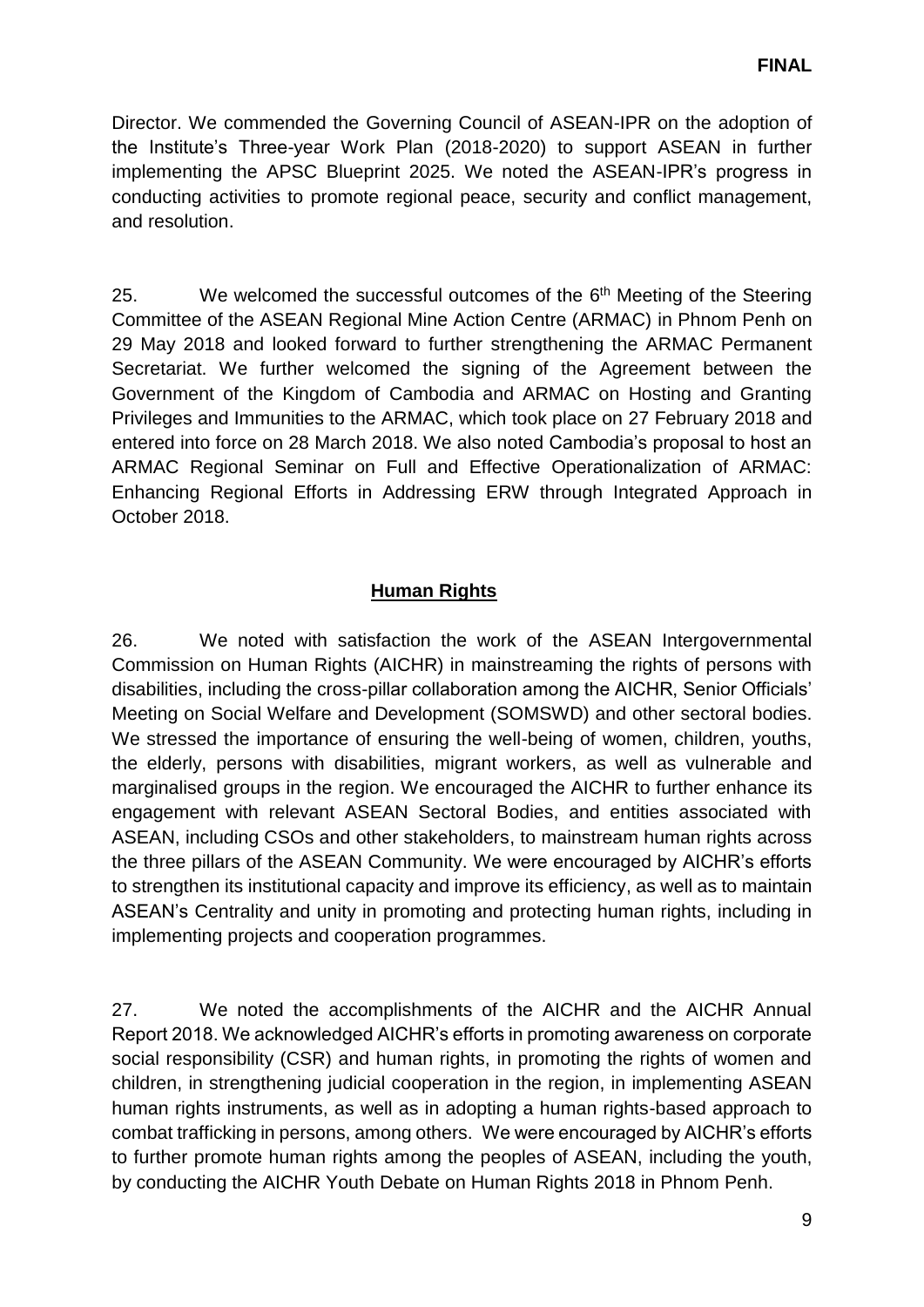# **ASEAN ECONOMIC COMMUNITY**

### **Economic Integration**

28. We welcomed the 'live' operation of the ASEAN Single Window (ASW), where five ASEAN Member States (Indonesia, Malaysia, Singapore, Thailand, and Viet Nam) have commenced the exchange of e-ATIGA Form D on 1 January 2018 and where Brunei Darussalam, Cambodia and the Philippines have undertaken endto-end testing on 19 March 2018, and encouraged other AMS to further develop their respective National Single Windows to enable the exchange of electronic documents under the ASW. We noted the progress in the discussions for the implementation of the ASEAN-Wide Self Certification (AWSC) scheme. We looked forward to the publication of the results of the ASEAN Seamless Trade Facilitation Indicators (ASTFI) Baseline Study, supported by the Economic Research Institute for ASEAN and East Asia (ERIA), which will enable ASEAN to identify key trade facilitation initiatives and measures that would contribute to meeting the target of 10% reduction in trade transaction cost by 2020 and doubling intra-ASEAN trade by 2025.

29. We were encouraged by the progress of the trade in services integration in ASEAN, through the Protocol to Implement the 10<sup>th</sup> Package of Commitments under the ASEAN Framework Agreement on Services (AFAS) and the negotiations of the ASEAN Trade in Services Agreement (ATISA). These arrangements will reduce market access limitations for service suppliers and introduce disciplines related to services trade, which provides for the further integration of ASEAN's services sectors. We noted the continuing efforts to attract more investments within the region through progressive enhancement of the ASEAN Comprehensive Investment Agreement (ACIA). We noted the progress of the ratification of the Second and Third Protocols to Amend the ACIA and encouraged the remaining AMS to expedite their ratification process. We also welcomed the progress made in enhancing ACIA particularly on the draft 4th Protocol negotiations which provides for the text to incorporate TRIMs-plus Prohibition of Performance Requirements (PPR) obligations into the ACIA and other related provisions.

30. We noted the continuing work to facilitate greater mobility of business people, professionals and skilled labour in the region. In particular, through the implementation of Mutual Recognition Arrangements (MRAs) for professional services, ASEAN Agreement on Movement of Natural Persons, ASEAN Qualification Reference Framework (AQRF), and the discussions to look into the feasibility of developing an ASEAN Business Travel Card in recognition of the importance of facilitating the movement of business people and investors.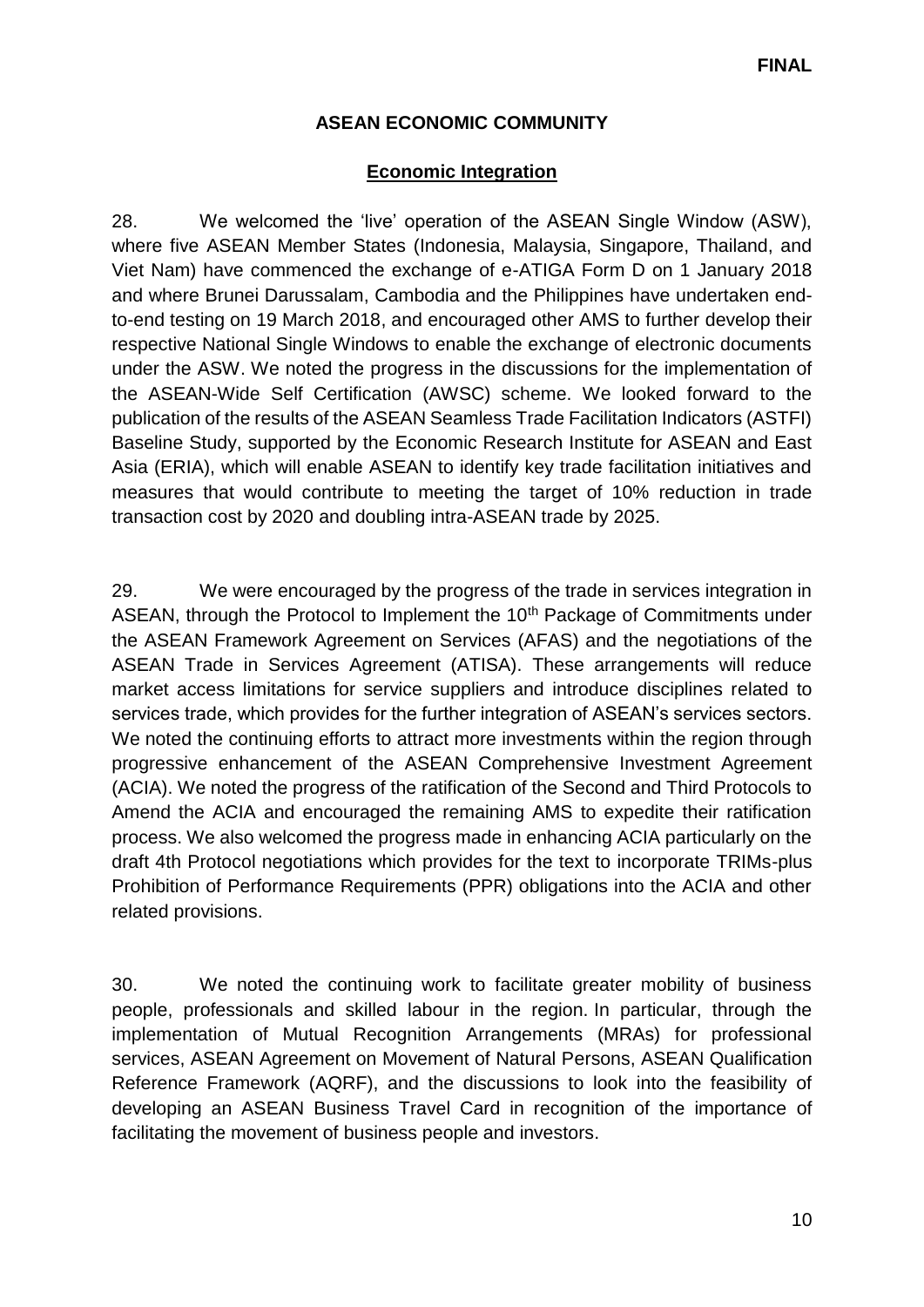31. We welcomed the completed report of the study on the ASEAN SME Policy Index 2018, supported by Canada, ERIA and the OECD, and the planned publication of the 50 Success Stories on digitalised MSMEs in ASEAN, supported by Japan. We looked forward to the outcome of ERIA's Study on MSME participation in the Digital Economy in support of the implementation of the MPAC 2025. We thanked our Dialogue Partners such as Canada, Japan and the OECD for their continued contribution and support to various MSME initiatives, in collaboration with the ASEAN Coordinating Committee on Micro, Small and Medium Enterprises (ACCMSMEs).

32. We noted the progress made towards the finalisation of the ASEAN Agreement on Electronic Commerce and the ASEAN Digital Integration Framework, which demonstrated the commitment of ASEAN Member States to facilitate ecommerce and embrace the digital economy.

33. We welcomed the commitment to accelerate infrastructure development and financing in ASEAN through mobilising private capital, and to improve financing opportunities for promising ASEAN growth enterprises and start-up firms. We supported ongoing efforts to strengthen disaster resilience in the region with the ASEAN Disaster Risk Financing and Insurance (ADRFI) initiative, and welcomed the agreement to establish a regional catastrophe risk insurance pool for Lao PDR and Myanmar as the first product of the Southeast Asia Disaster Risk Insurance Facility (SEADRIF), with support from Japan, Singapore, and the World Bank. We welcomed the work to enhance national financial inclusion strategies and to explore the use of FinTech to improve financial inclusion. We affirmed the commitment to facilitate the sharing of information on cyber threats and incidents within ASEAN to strengthen cyber resilience in the financial sector. We looked forward to the successful completion of the pilot project between Singapore and Thailand to link real-time retail payment systems, which could potentially pave the way for a broader network of real-time retail payment system linkages among ASEAN Member States. We were pleased with the progress to sign the 8<sup>th</sup> Protocol under the AFAS for financial services by the end of 2018.

34. We noted the progress in the negotiations for the Regional Comprehensive Economic Partnership (RCEP), including the recently concluded  $5<sup>th</sup>$  RCEP Intersessional Ministerial Meeting held on 1 July 2018 in Tokyo, and the 23<sup>rd</sup> RCEP Trade Negotiating Committee Meeting and Related Meetings held from 17 to 27 July 2018 in Bangkok. We were encouraged that our ASEAN Economic Ministers and Officials have agreed to work with a greater focus on finding breakthroughs for the early conclusion of RCEP. We reiterated the priority placed by ASEAN on the RCEP as a centrepiece of its external economic relations, particularly at a time of growing uncertainty in global trade. To this end, we looked forward to the swift conclusion of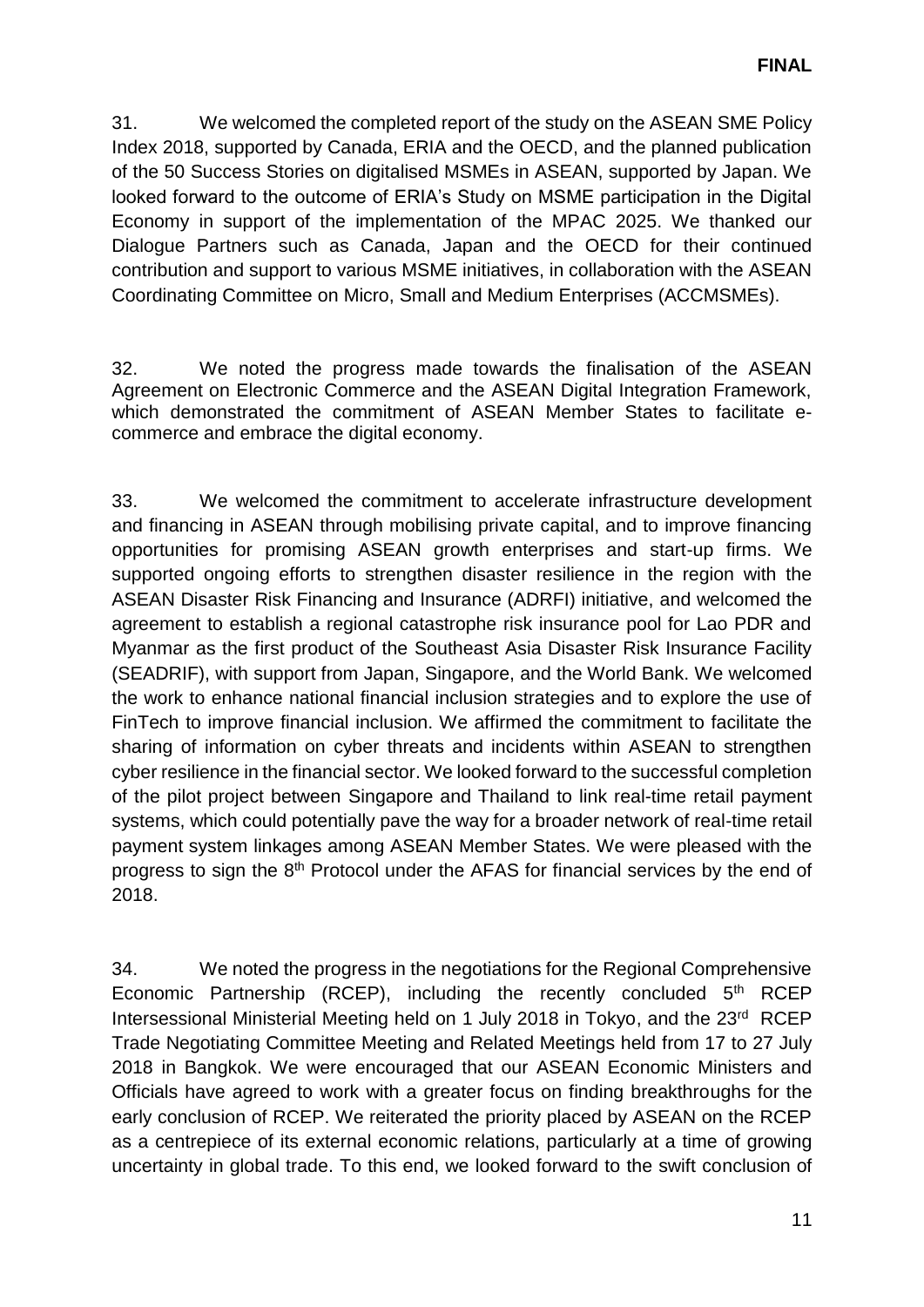the RCEP negotiations and achievement of a modern, comprehensive, high quality and mutually beneficial agreement.

# **Regional Connectivity**

35. We welcomed ongoing efforts to effectively implement MPAC 2025, which aims to achieve a seamlessly and comprehensively connected ASEAN that will promote competitiveness, inclusiveness, and a greater sense of community through realisation of the five strategic areas of MPAC 2025. We also noted the importance of resource mobilisation and cooperation with Dialogue Partners, external parties and international institutions, as well as other relevant stakeholders, to support the implementation of MPAC 2025 and other ASEAN Connectivity initiatives. At the same time, we noted the value of building on connectivity strategies at the sub-regional level and enhancing connectivity between ASEAN and other regions.

36. We acknowledged the progress in the implementation of the ASEAN Tourism Strategic Plan (ATSP) 2016-2025, where 15 key activities under the Work Plan for 2016-2017 have been completed. We applauded the success of the Visit ASEAN@50 Campaign, where ASEAN welcomed 125 million international visitors in 2017, exceeding the target of 121 million international tourist arrivals set for the campaign. We welcomed the adoption of the ATSP two-year Work Plan for 2018-2019, the ASEAN Tourism Marketing Strategy (ATMS) 2017-2020, the Joint Declaration on Gastronomy Tourism, as well as the ASEAN Declaration on Cruise Tourism, which would ensure the continued implementation of the ASEAN Tourism programmes. We commended the conclusion of the Guidelines for ASEAN Sustainable Tourism Award (ASTA), and we looked forward to the finalisation of the ASEAN Mutual Recognition Arrangement on Tourism Professionals (MRA-TP) Work Plan (2018-2022).

# **Smart and Sustainable Development**

37. We welcomed the progress made in the implementation of the ASEAN Plan of Action on Science, Technology and Innovation (APASTI) 2016-2025, which included the furthering of regional cooperation involving scientific infrastructures of large investments and cross-cutting themes, strengthened collaboration with the dialogue partners, as well as the enhancement of the preparedness of the region to climate changes such as through the regional cooperation under ASEAN Hydroinformatics Data Centre. We commended the pledges of USD 1 million each by Indonesia, Malaysia, the Philippines, Singapore and Thailand to the ASEAN Science, Technology and Innovation (STI) Partnership Contributions. We welcomed the planning of innovative events and activities to support the adopted ASEAN Declaration on Innovation.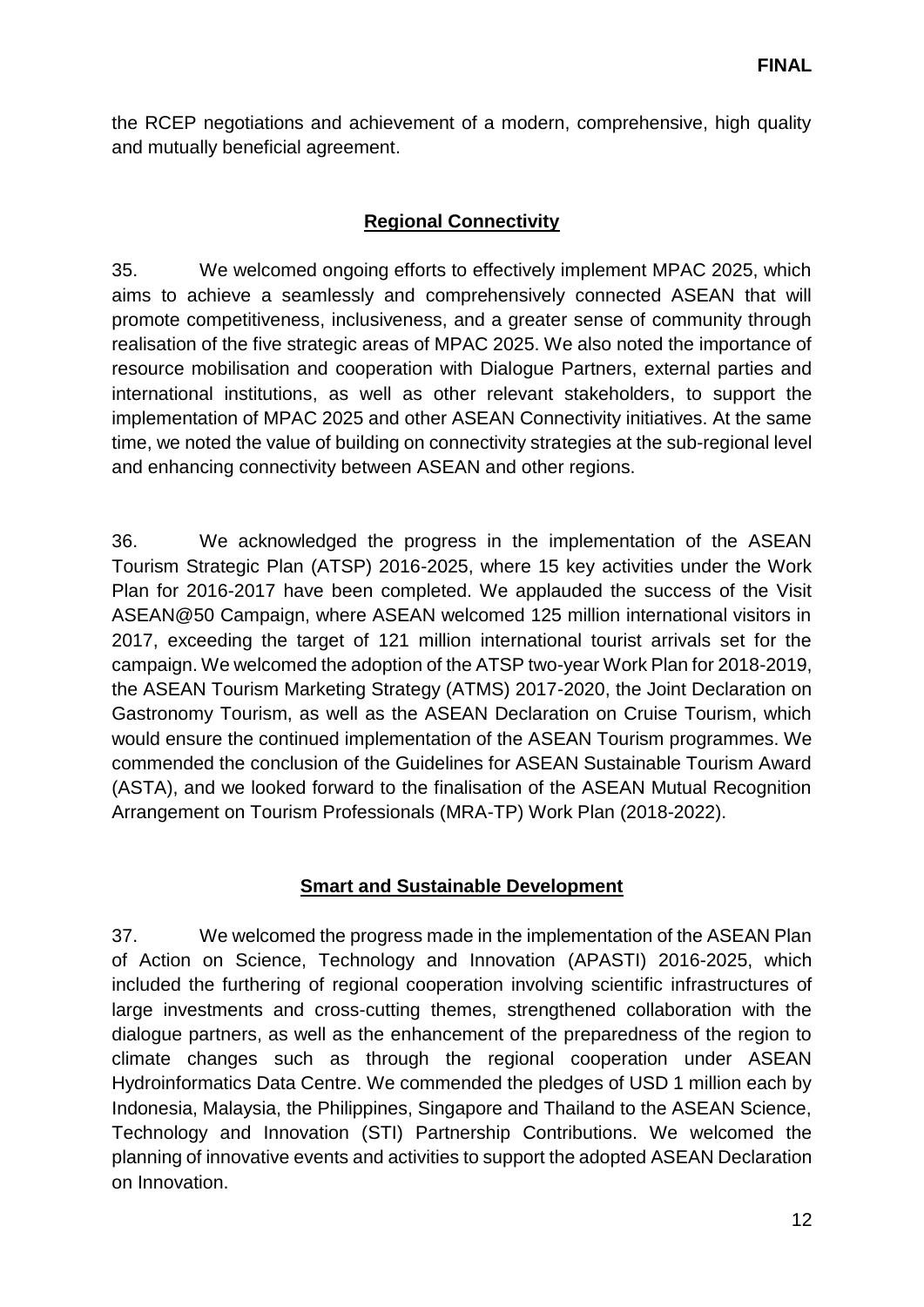38. We commended the progress made by the TELMIN in the second year of implementation of the ASEAN ICT Masterplan 2020 that laid a strong foundation in propelling ASEAN towards a digitally-enabled economy that is secure, sustainable, resilient and transformative, as well as enabling an innovative, inclusive and integrated ASEAN Community, including the adoption of the ASEAN Framework on International Mobile Roaming, which will provide travellers and businesses with transparent and more affordable access to international mobile roaming services within ASEAN. We also welcomed the Work Plan for the development of an ASEAN Framework on Digital Data Governance to support and strengthen digital data collection and management capabilities of businesses across the region, engender trust in businesses' data collection and management practices, and foster an environment that encourages digital adoption, data flows and data innovation for the benefit of ASEAN citizens.

# **Resources**

39. We welcomed the first multilateral electricity trade which took place on 24 January 2018 among Lao PDR, Malaysia and Thailand, and looked forward to efforts towards a wider framework for multilateral electricity trade in the ASEAN Power Grid. We also noted the additional 8.5 million tons per annum of liquefied natural gas (LNG) regasification capacity in the region, which came online in November 2017. We were particularly encouraged by the ongoing efforts to achieve ASEAN's energy intensity reduction and renewable energy targets. We also looked forward to the outcomes of the initiatives by the ASEAN Ministers on Energy Meeting (AMEM) to advance the deployment of renewable energy technologies and the development of policy recommendations for green building codes, as well as to address the roles of natural gas and clean coal in advancing energy security and sustainability in the region.

40. We noted the various efforts to enhance the minerals sector's ability to sustainably develop the region's vast mineral resources and boost mining-related trade and investments. We welcomed the recognition of eight mining companies operating in ASEAN for their commendable practices in mining operations, processing, and minerals distribution through the 1st ASEAN Minerals Awards. We were pleased that the Awards was complemented by the adoption in 2017 of an ASEAN Reporting Mechanism to Monitor the Adoption of Sustainability Frameworks and Tools by ASEAN Member States, and, by efforts to make good examples widely accessible through the publication on Best Practices in Sustainable Mineral Development in ASEAN.

41. We were pleased with the progress in the implementation of the Strategic Plan for ASEAN Cooperation in Food, Agriculture and Forestry 2016-2025 to enhance trade facilitation and ensure food security, food safety, better nutrition and equitable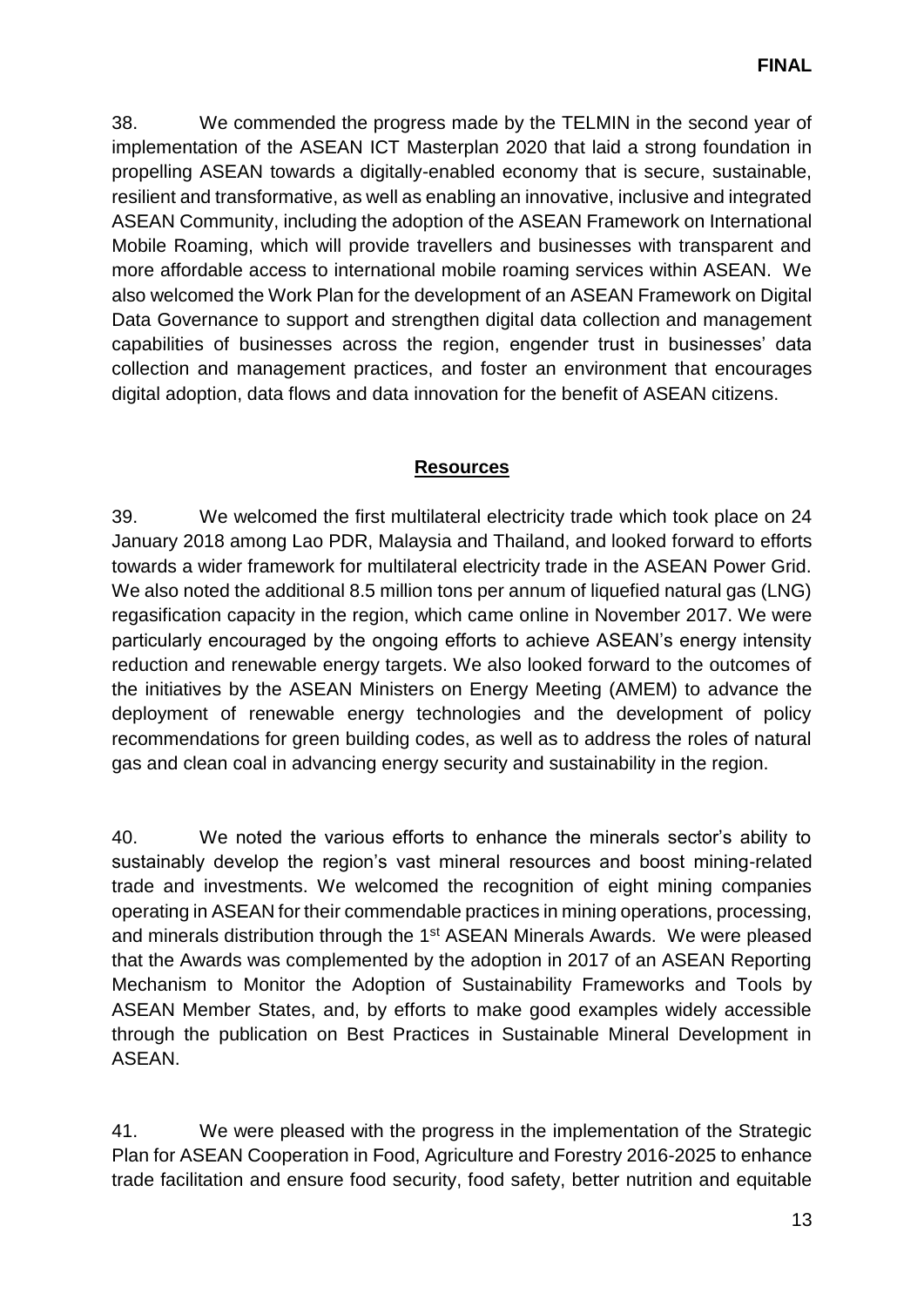distribution. We welcomed the adoption of the ASEAN Public-Private Partnership Regional Framework for Technology Development in the Food, Agriculture and Forestry (FAF) Sectors to increase collaborative investment in sustainable technology development, adoption and dissemination throughout the whole value chain in the FAF in ASEAN.

### **Palm Oil Industry**

42. We noted the deep concern of some ASEAN Member States on issues relating to unfair market access and treatment for palm oil. We reaffirmed our support for the concerned Member States' efforts to address the sustainability of palm oil, including their continued engagement with relevant parties.

### **ASEAN SOCIO-CULTURAL COMMUNITY**

#### **Peoples and Institutions**

43. We acknowledged the importance of promoting ASEAN identity among ASEAN peoples. We expressed our appreciation to the ASEAN Ministers Responsible for Culture and Arts (AMCA) for the progress in operationalising the ASEAN Strategic Plan for Culture and Arts 2016-2025 to promote a greater sense of belonging to the ASEAN Community. We acknowledged that the youth of ASEAN will be a key driving force in bringing the region forward, and reaffirmed our commitment to nurture and invest in the youth of ASEAN to fully realise the energy and potential of its youthful demographic. We welcomed the renewal of the Singapore-ASEAN Youth Fund, with a SGD 5 million top-up by Singapore to support ground-up initiatives by ASEAN youths. We also expressed support for other initiatives to engage our youth, including through hosting the first ASEAN eSports tournament in Singapore, and launching an ASEAN Youth Fellowship programme. We also acknowledged the efforts of Indonesia in engendering dialogue and mutual understanding between youth of different faiths and cultural backgrounds through the ASEAN Youth Interfaith Camp (AYIC) 2017, which was held from 28 to 30 October 2017 in UNIPDU, Jombang, Indonesia, and its forthcoming AYIC which will be held in November 2018 in Jakarta, Yogyakarta and Bali, Indonesia.

44. We expressed support for the efforts of the ASCC in advancing the ASEAN Declaration on Culture of Prevention (CoP) for a Peaceful, Inclusive, Resilient, Healthy and Harmonious Society. We reiterated the need to institutionalise "Culture of Prevention" which focuses on upstream measures that would complement ASEAN's efforts in addressing the root causes of violent extremism and other forms of social issues. We emphasised the cross-cutting nature of the "Culture of Prevention" and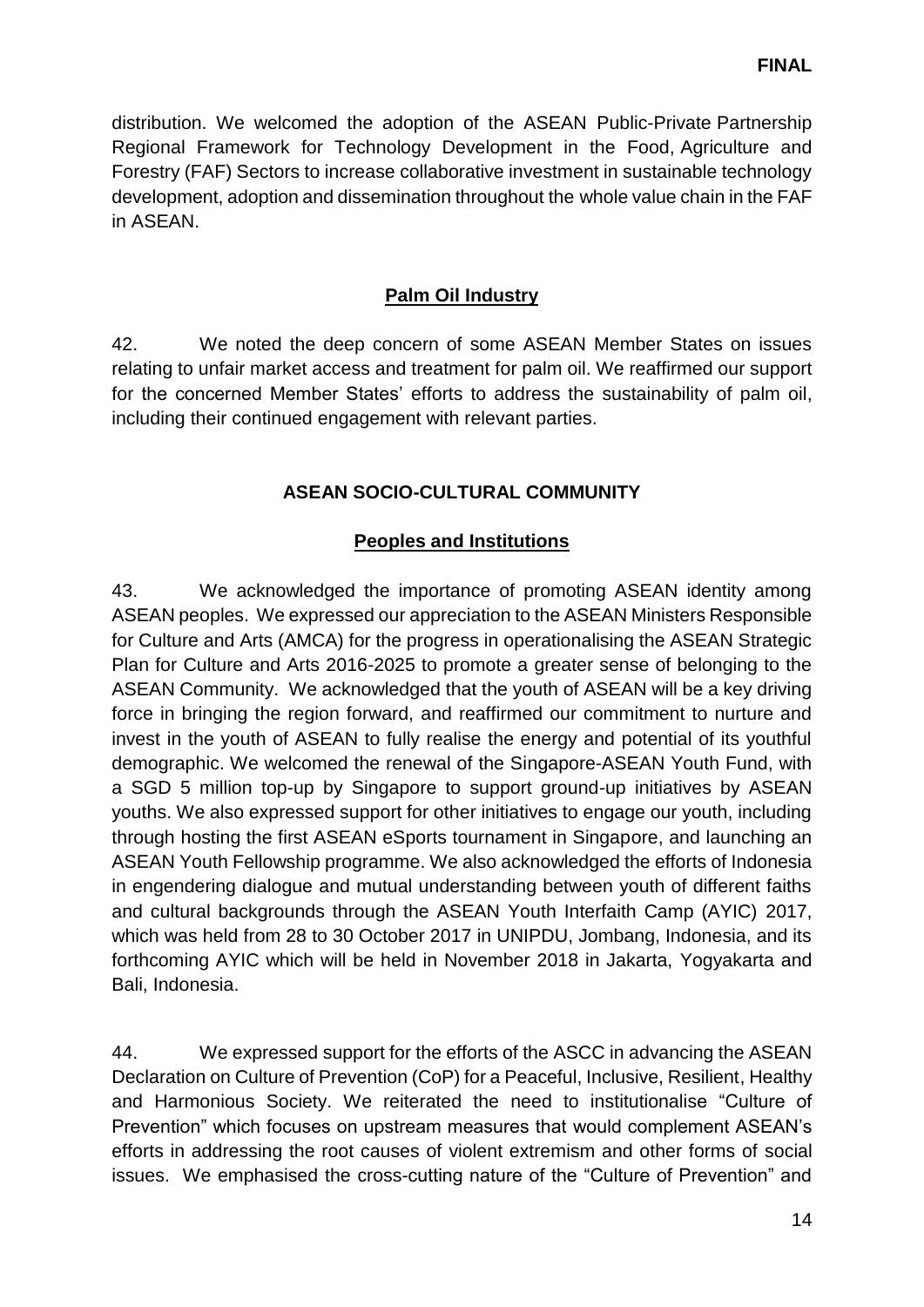called on all sectors from the three pillars to continue discussions and coordination to advance the "Culture of Prevention".

45. We reaffirmed our commitment to empowering women and children in the region through regional and intersectoral cooperation. We commended the ASEAN Committee on Women (ACW), Senior Officials Meeting on Social Welfare and Development (SOMSWD) and ASEAN Commission on the Promotion and Protection of the Rights of Women and Children (ACWC) for their development of ASEAN Regional Guidelines and Procedures to Address the Needs of Victims of Trafficking in Persons, and steady progress in implementing the ASEAN Regional Plan of Action on the Elimination of Violence against Women and the ASEAN Regional Plan of Action of the Elimination of Violence against Children. We stressed the need to end all forms of violence and discrimination against women and children, and commended efforts such as the launch of ASEAN Regional Guidelines for Violence Against Women and Girls Data Collection and Use.

46. We acknowledged the progress made and encouraged further implementation of the ASEAN Post 2015 Health Development Agenda for 2016-2020 through the four ASEAN Health Cluster Work Programmes focused on promoting healthy lifestyles, responding to all hazards and emerging threats, strengthening health systems and access to care and enhancing food safety. We acknowledged the importance of multi-sectoral and multi-disciplinary efforts to implement the three Declarations on health matters and appreciated the commitment of ASEAN Member States towards operationalising them.

47. We noted the continuing efforts of the ASEAN Senior Officials' Meeting on Education (SOM-ED) and the ASEAN Education Ministers Meeting (ASED) to support the implementation of the ASEAN Work Plan on Education (2016 – 2020) which aspires to provide inclusive educational opportunities for all ASEAN citizens. On-going work at all levels of education from early childhood to higher education and technical and vocational education and training and lifelong learning for all learners, including out-of-school children and youth and greater efforts to enhance the skills and professional development of teachers, contribute to the development of a stronger ASEAN Community.

48. We commended the ASEAN Ministers Responsible for Information (AMRI)'s ongoing efforts in building awareness on ASEAN, deepening ASEAN identity, and communicating to the people the benefits and opportunities of ASEAN integration. We welcomed AMRI's adoption of the "Core Values on Digital Literacy for ASEAN", which serves as a framework for digital literacy and cyber wellness in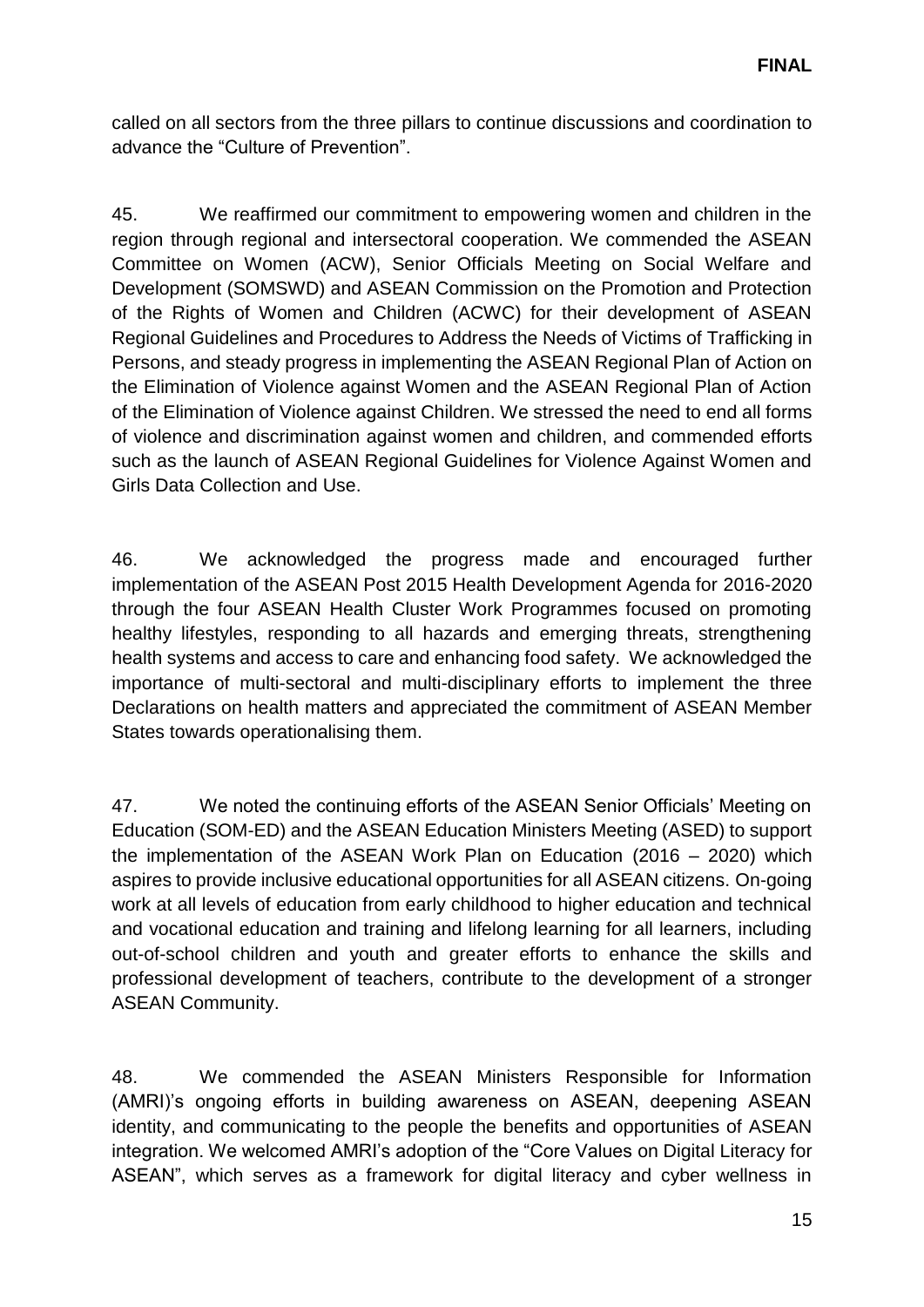ASEAN. We acknowledged AMRI's adoption of the "Framework and Joint Declaration to Minimise the Harmful Effects of Fake News". The framework provides a common frame of reference for AMS to strengthen cooperation, share ideas, and collectively address the proliferation of fake news and its negative impact, and propose lasting solutions to the benefit of the ASEAN Community. We also welcomed the development of the ASEAN Communications Master Plan-II, which seeks to coordinate ASEAN messaging and branding that articulated the ASEAN Community Vision 2025 through the overarching theme of "ASEAN: A Community of Opportunities for All."

49. We commended the good progress made by the ASEAN labour sector. We noted the recommended actions to implement the ASEAN Labour Ministers' Statement on Improving Occupational Safety and Health for Sustainable Economic Growth and looked forward to its adoption at the 25<sup>th</sup> ASEAN Labour Ministers' Meeting (ALMM) and its related Meetings/Conferences in Malaysia, tentatively in November 2018. We further noted the development of the Kuala Lumpur Declaration on Promoting Green Jobs for Equity and Inclusive Growth of ASEAN Community and looked forward to its adoption at the 33<sup>rd</sup> ASEAN Summit in Singapore in November 2018.

50. We recalled the signing of the ASEAN Consensus on the Protection and Promotion of the Rights of Migrant Workers (ASEAN Consensus) by the ASEAN Leaders in November 2017. We applauded the ASEAN labour sector for developing the action plan to translate the ASEAN Consensus into concrete actions and looked forward to its adoption at the 25<sup>th</sup> ALMM and its notation by the ASEAN Leaders at the 33<sup>rd</sup> ASEAN Summit. The rapid development of the action plan is a clear indication of the ASEAN labour sector's commitment to protect and promote the rights of migrant workers in ASEAN.

51. We welcomed the support from all relevant ASEAN sectoral bodies to jointly develop a work plan with the ASEAN Cooperation on Civil Service Matters (ACCSM) to realise the aspirations of the ASEAN Declaration on the Role of the Civil Service as a Catalyst for Achieving the ASEAN Community Vision 2025. We looked forward to the establishment of the ASEAN Network of Public Service Training Institutes (PSTI) that would enhance the training competencies of ASEAN civil services at the Heads of Civil Service Meeting of the 19<sup>th</sup> ACCSM on 25 October 2018 in Singapore, to ensure its continued relevance in strengthening the capacity and capability of ASEAN civil services to respond to emerging challenges.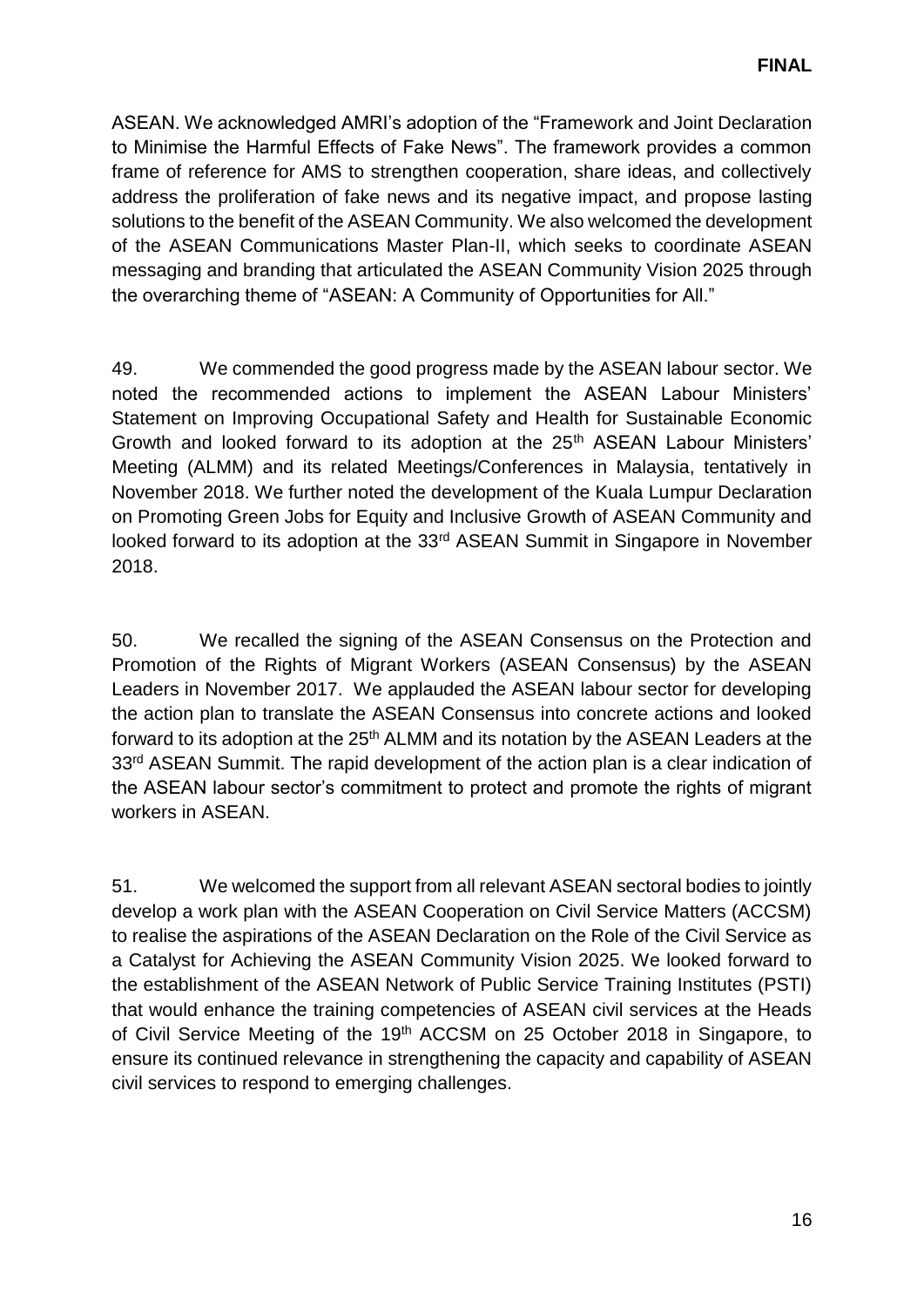### **Climate Change, Environment and Biodiversity**

52. We noted that transboundary haze pollution, arising from land and forest fires remains a major concern in the region. We reiterated our commitment to the full and effective implementation of the ASEAN Agreement on Transboundary Haze Pollution (AATHP) and the Roadmap on ASEAN Cooperation Towards Transboundary Haze Pollution Control with Means of Implementation (the Roadmap) to achieve a Haze-Free ASEAN by 2020. We looked forward to the conducting of the Mid-Term Review on the implementation of the Roadmap to take stock of the implementation progress and to sustain momentum in ensuring concrete improvements towards achieving the vision of the Roadmap. We looked forward to the establishment and full operationalisation of the ASEAN Coordinating Centre for Transboundary Haze Pollution under the AATHP which will provide a strategic framework for the implementation of collaborative actions, to address transboundary haze pollution in the ASEAN region.

53. We welcomed the Chair's initiative in convening the Special ASEAN Ministerial Meeting on Climate Action (SAMCA) and the Expanded SAMCA (E-SAMCA) on 10 July 2018, towards full and effective implementation of the Paris Agreement. We recognised the importance of strengthening our cooperation in promoting sustainable development through, among others, development of circular economy, the use of renewable energy, sustainable and integrated water resources management at all levels, including through transboundary cooperation as appropriate, sustainable management of natural resources and reduction of waste, and conservation of biodiversity. We welcomed the full ratification of the Establishment Agreement of the ASEAN Centre for Biodiversity by all ASEAN Member States and urged the Centre to strengthen regional and international collaboration and partnerships, including the mainstreaming of biodiversity in various development sectors, to ensure the conservation and sustainable management and use of the region's biodiversity. We also looked forward to the finalisation of the ASEAN Strategic Plan on Environment (ASPEN) 2016-2025, which would serve as the guiding document for ASEAN cooperation on environment in the coming period.

54. We welcomed the commitment of the ASEAN Committee on Disaster Management (ACDM) and the AHA Centre to strengthen coordination and collaboration among the disaster management stakeholders and other sectors and the initiatives to operationalise the "ASEAN Declaration on One ASEAN One Response: ASEAN Responding to Disasters as One in the Region and Outside the Region". We welcomed the conduct of the ASEAN Strategic Policy Dialogue on Disaster Management (SPDDM) annually in Singapore, which featured the cooperation between ASEAN and the United Nations in disaster management and identified ways in which policy engagements can be further strengthened. We also welcomed the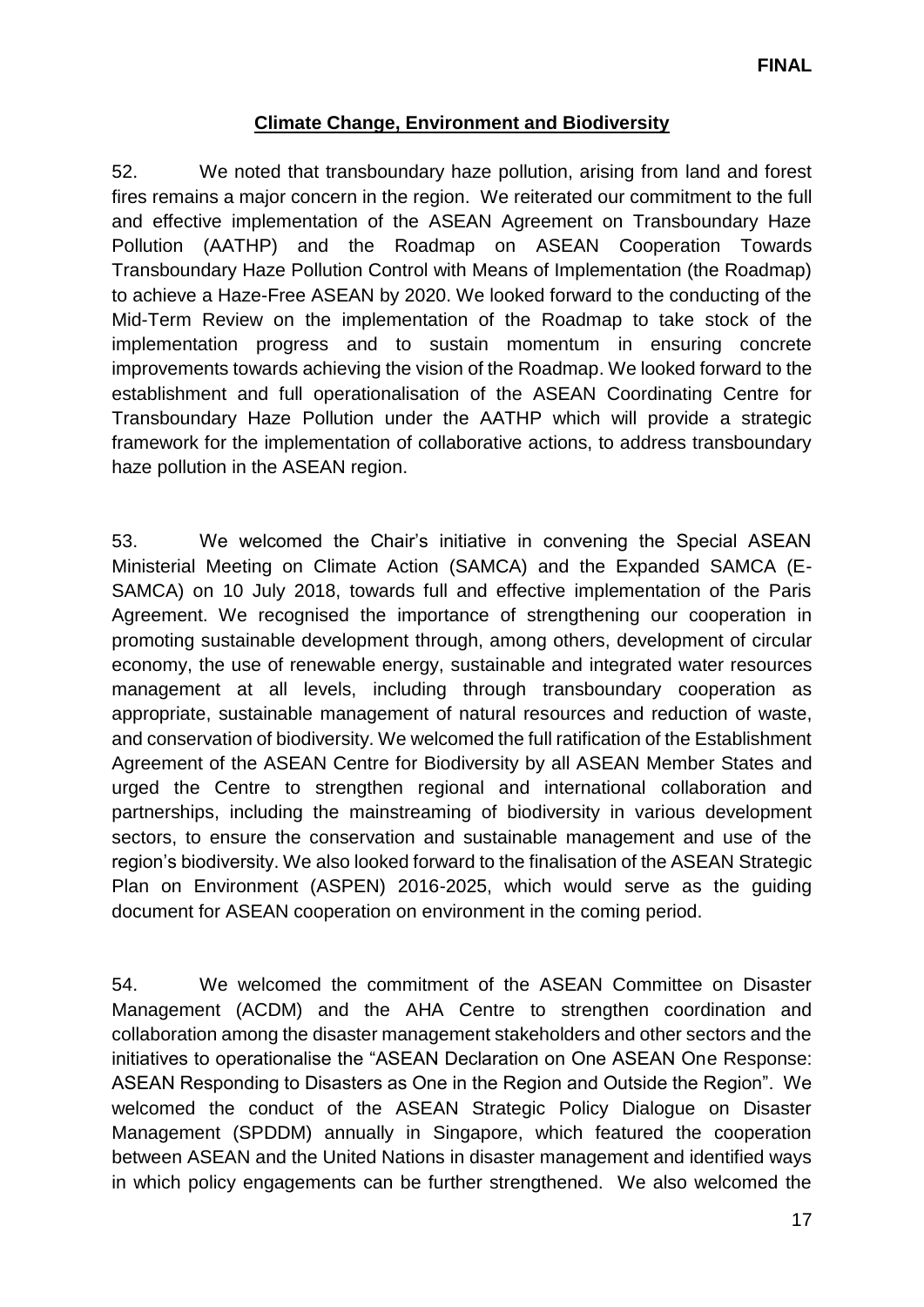adoption of the interoperability brief between the ASEAN Secretary-General and the UN-USG Emergency Relief Coordinator, as well as the development of the Terms of Reference (TOR) of the ASEAN Secretary-General as the ASEAN Humanitarian Assistance Coordinator (SG-AHAC). We also further encouraged the strengthening of cooperation through ASEAN-led mechanisms, as well as with relevant regional and international agencies to promote effective HADR in the region and beyond.

55. We were briefed by the Lao PDR on the flooding situation in various parts of the Lao PDR which had recently been hit by tropical storms. Sanamxay district in Attapeu province was the area most affected by flashfloods due to the collapse of the saddle dam of the Xe Pien-Xe Namnoy hydropower project on 23 July 2018. We noted that the Secretary-General of ASEAN had visited the Lao PDR in his capacity as ASEAN Humanitarian Assistance Coordinator, and the AHA Centre had delivered two initial batches of relief items. The Lao PDR expressed its profound appreciation for the support and rapid assistance given by ASEAN Member States, the AHA Centre, and external parties in responding to this disaster.

56. We discussed and received a briefing from Myanmar on the humanitarian situation in Rakhine State. We expressed continued support for Myanmar's humanitarian relief programme in Rakhine State and welcomed the AHA Centre's ongoing work with the Myanmar Government-led mechanism to deliver humanitarian assistance to all displaced persons without discrimination. We welcomed the Arrangement on Return of Displaced Persons from Rakhine State between Myanmar and Bangladesh signed on 23 November 2017 and the Memorandum of Understanding (MOU) signed among Myanmar, the United Nations High Commissioner for Refugees (UNHCR) and United Nations Development Programme (UNDP) on 6 June 2018 to facilitate the repatriation process of displaced persons from Rakhine State. We also welcomed the ongoing efforts of Technical Working Group (TWG) for the adoption of the work plan to implement the MOU. We underlined the importance of the expeditious commencement of the voluntary return of displaced persons to Myanmar in a safe, secure and dignified way without undue delay, and stressed the need to find a comprehensive and durable solution to address the root causes of the conflict and to create a conducive environment so that the affected communities can rebuild their lives. We noted the progress made by the Government of Myanmar in implementing the recommendations of the final report of the Advisory Commission on Rakhine State, and encouraged Myanmar to continue to implement the remaining recommendations. We welcomed the establishment of an Independent Commission of Enquiry by the Government of Myanmar. We expressed our continued support for Myanmar in its efforts to bring peace, stability, the rule of law, to promote harmony and reconciliation among the various communities, as well as to ensure sustainable and equitable development in Rakhine State.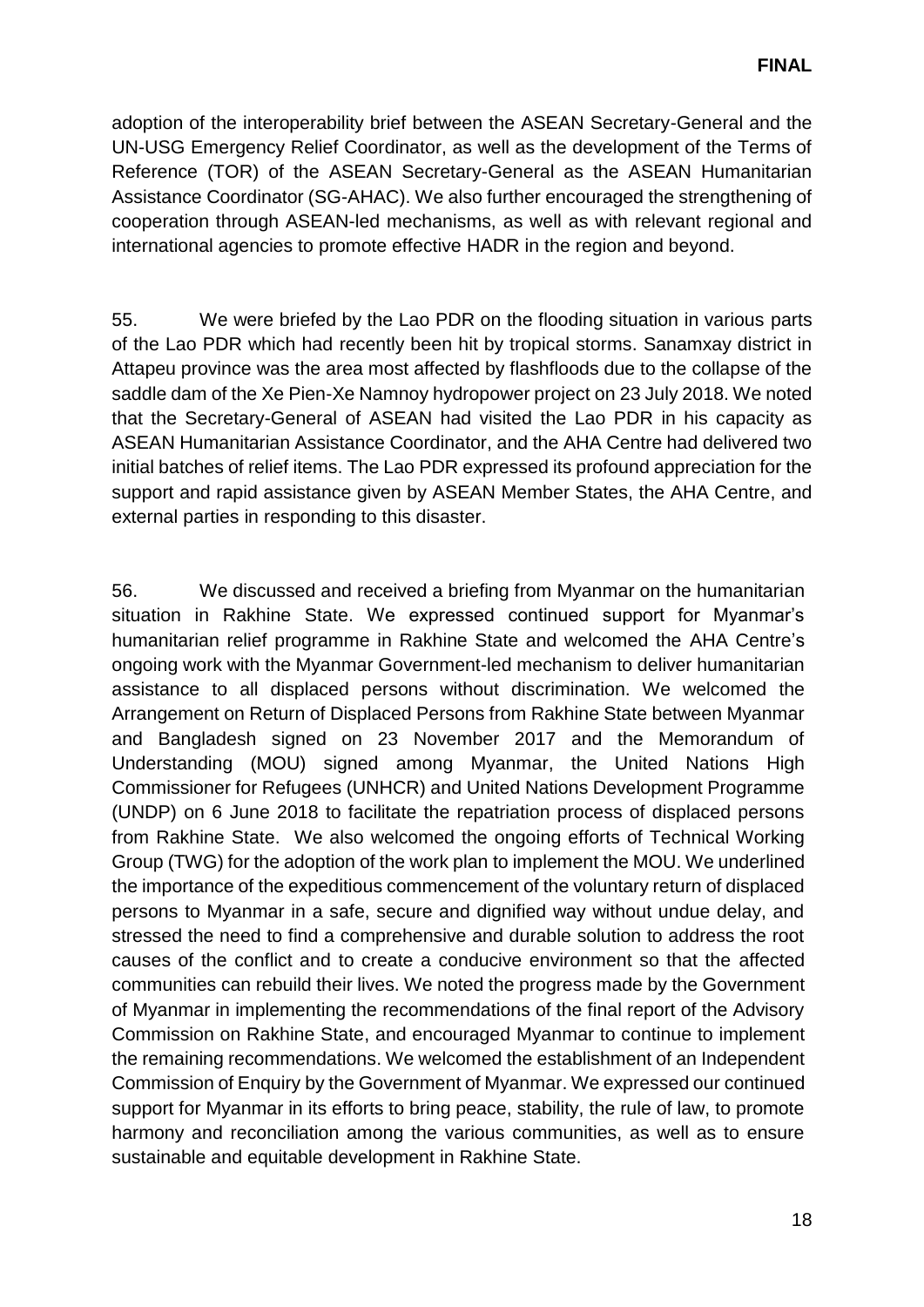# **ASEAN EXTERNAL RELATIONS**

57. We reviewed cooperation and noted with satisfaction the progress made with our Dialogue Partners, Sectoral Dialogue Partners and Development Partner. We reaffirmed the importance of pursuing an outward-looking policy through strengthening relations with our partners and further promoting dialogue and exploring new areas of cooperation based on mutual interest. We also highlighted the importance of aligning ASEAN-external partners' Plans of Action and Work Plans with the ASEAN Community's Blueprints to support the achievement of the ASEAN Community Vision 2025.

58. We underscored the importance of strengthening ASEAN Centrality and unity in our community-building efforts and engagement with external partners. We are committed to building a rules-based regional architecture that is open, transparent and inclusive, building upon ASEAN-led mechanisms, including the ASEAN-Plus One, ASEAN Plus Three (APT), East Asia Summit (EAS), ASEAN Regional Forum (ARF) and the ADMM-Plus, to effectively engage key partners and to respond collectively and constructively to global and regional issues of common concern.

# **Dialogue Partners**

59. We welcomed the convening of the Commemorative Summit on the occasion of the 40<sup>th</sup> Anniversary of ASEAN-Canada Dialogue Relations, the Commemorative Summit to mark the 40<sup>th</sup> Anniversary of ASEAN-EU Dialogue Relations, and the 5<sup>th</sup> ASEAN-US Summit to Commemorate the 40<sup>th</sup> Anniversary of ASEAN-US Dialogue Relations held in Manila in November 2017. We also welcomed the adoption of the *Joint Statement of the ASEAN-US Commemorative Summit on the 40th Anniversary of the ASEAN-US Dialogue Relations* by ASEAN and US Leaders.

60. We welcomed the adoption of the Delhi Declaration at the ASEAN-India Commemorative Summit in New Delhi from 25 to 26 January 2018, on the theme of "Shared Values, Common Destiny". We also welcomed the adoption of the Sydney Declaration at the ASEAN-Australia Special Summit themed, "Enhancing Regional Security and Prosperity," in Sydney, Australia, from 17 to 18 March 2018. These landmark events reaffirmed our shared commitment to deepen the ASEAN-India Strategic Partnership and the ASEAN-Australia Strategic Partnership.

61. We welcomed the commemoration of the 15<sup>th</sup> Anniversary of the ASEAN-China Strategic Partnership this year through various commemorative activities, and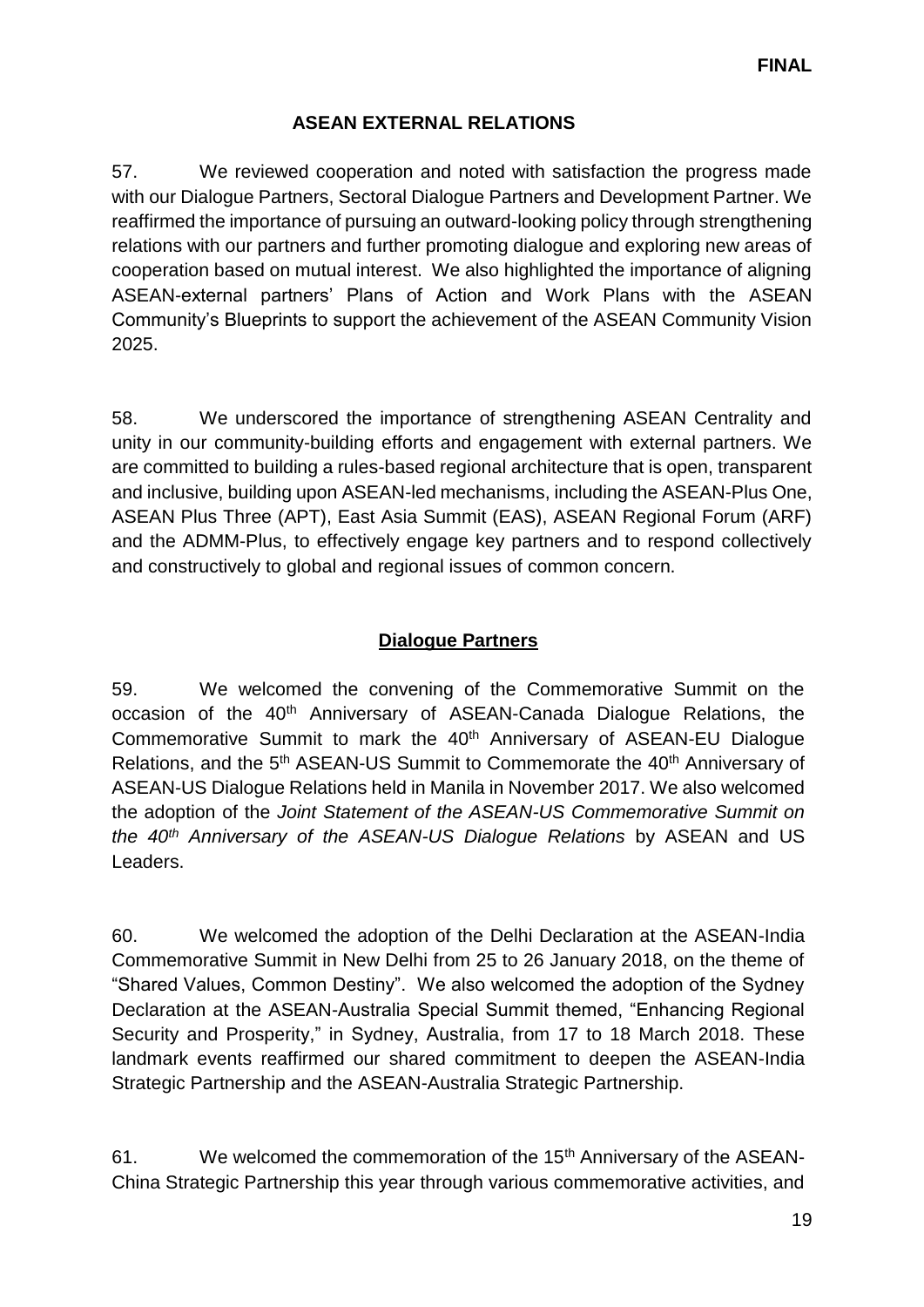looked forward to the adoption of the ASEAN-China Strategic Partnership Vision 2030 at the 21st ASEAN-China Summit in Singapore in November 2018. We also looked forward to the designation of the year 2019 as the ASEAN-China Year of Media Exchanges. We looked forward to the convening of the "21st ASEAN – Japan Summit to Commemorate the 45<sup>th</sup> Anniversary of ASEAN-Japan Friendship and Cooperation" in Singapore in November 2018. We also looked forward to commemorating the  $30<sup>th</sup>$ Anniversary of ASEAN-ROK Relations in 2019. We also looked forward to the ASEAN-EU Leaders' Meeting at the sidelines of the 12<sup>th</sup> Asia-Europe Meeting in Brussels in October this year. We welcomed the proposal by the Russian Federation to convene the 4<sup>th</sup> ASEAN-Russia Summit back to back with the 33<sup>rd</sup> ASEAN Summit and Related Summits in November 2018 in Singapore. We reaffirmed our commitment to strengthening and deepening the ASEAN-New Zealand Strategic Partnership and building a peaceful, prosperous and integrated region.

# **ASEAN Sectoral Dialogue Partners and ASEAN Development Partner**

62. We noted the good progress in the ASEAN-Switzerland Sectoral Dialogue Partnership and ASEAN-Norway Sectoral Dialogue Partnership. We also noted the convening of the 6th ASEAN-Pakistan Joint Sectoral Cooperation Committee (AP-JSCC) Meeting in November 2017 and the discussions to further revitalise the partnership and further cooperation between the two sides. We welcomed the launch of the ASEAN-Turkey Sectoral Dialogue Partnership with the successful convening of the 1st ASEAN-Turkey Joint Sectoral Cooperation Committee (AT-JSCC) Meeting in May 2018, and looked forward to the conclusion of the Practical Cooperation Areas for the ASEAN-Turkey Sectoral Dialogue Partnership, to enhance further cooperation.

63. We welcomed the adoption of the Practical Cooperation areas for the ASEAN-Germany Development Partnership (2018-2022) and thanked Germany for its ongoing support for ASEAN's community-building efforts.

# **Regional and International Organisations**

64. We were pleased to note the growing interest of regional organisations to forge closer relations with ASEAN. In this regard, we welcomed the ongoing efforts by ASEAN and the Pacific Alliance to implement the ASEAN-Pacific Alliance Work Plan (2017-2018). We were also encouraged by the convening of the 2<sup>nd</sup> ASEAN-MERCOSUR Ministerial Meeting in September 2017 in New York at the sidelines of the 72nd United Nations General Assembly. We looked forward to further renewed impetus to strengthen ASEAN-MERCOSUR relations.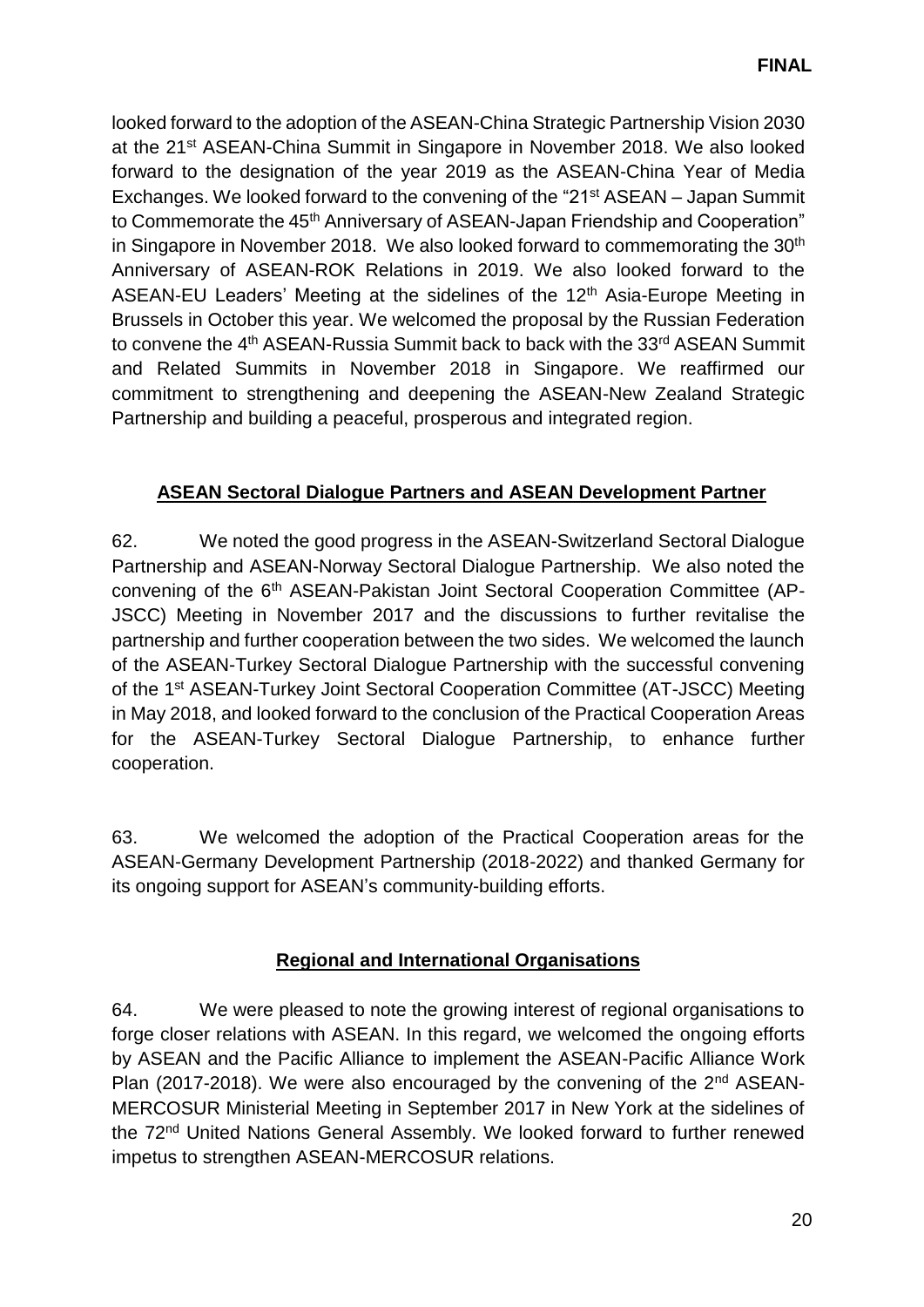65. We recognised the instrumental role of the United Nations in tackling global challenges in close collaboration with regional organisations, including ASEAN. We were pleased to note the ongoing cooperation between ASEAN and the United Nations, and reaffirmed the commitment to step up cooperation in areas contributing to the implementation of the ASEAN Vision 2025 and the United Nations 2030 Agenda for Sustainable Development. We were pleased to note the positive progress made in the implementation of the Plan of Action to Implement the Joint Declaration on Comprehensive Partnership between ASEAN and the United Nations (2016-2020) and welcomed efforts by ASEAN Sectoral Bodies and United Nations agencies in developing concrete and specific action lines, as well as the institutionalisation of the ASEAN-United Nations Secretariat-to-Secretariat mechanism to further realise the full potential of the comprehensive partnership. We noted the first meeting between AICHR and the United Nations and its agencies during the 27th Meeting of AICHR on 15 May 2018, during which both sides had deliberated possible areas for future cooperation on various human rights themes.

# **Regional Architecture**

66. We reaffirmed the important role of the APT framework in promoting peace, security, stability and prosperity in East Asia. We noted the progress made in implementing the East Asia Vision Group (EAVG) II selected recommendations to promote APT cooperation, in working towards realising an East Asia Economic community. We noted the good progress in the implementation of the APT Cooperation Work Plan (2018 – 2022) and looked forward to further strengthening cooperation, as well as engagement between Track 1 and Track 2 under the APT cooperation mechanisms, including Network of East Asia Think-Tanks (NEAT) and the East Asia Forum (EAF). We noted with appreciation the ongoing replenishment of the APT Cooperation Fund (APTCF) which would allow implementation of more APT projects under the Work Plan. We reaffirmed the importance of strengthening the APT financial mechanisms to maintain the positive trajectory of the region's economy despite the volatile global economic environment.

67. We reaffirmed our commitment to further strengthening the EAS as a Leaders-led forum for dialogue on broad strategic, political and economic issues of common interest and concern, in line with the 2015 Kuala Lumpur Declaration on the 10th Anniversary of the East Asia Summit and based on the established principles, objectives and modalities of the EAS. We reaffirmed ASEAN's central role in the EAS process while working in close partnership with other EAS participating countries.

68. We looked forward to further strengthening EAS cooperation by implementing the Manila Plan of Action (POA) to Advance the Phnom Penh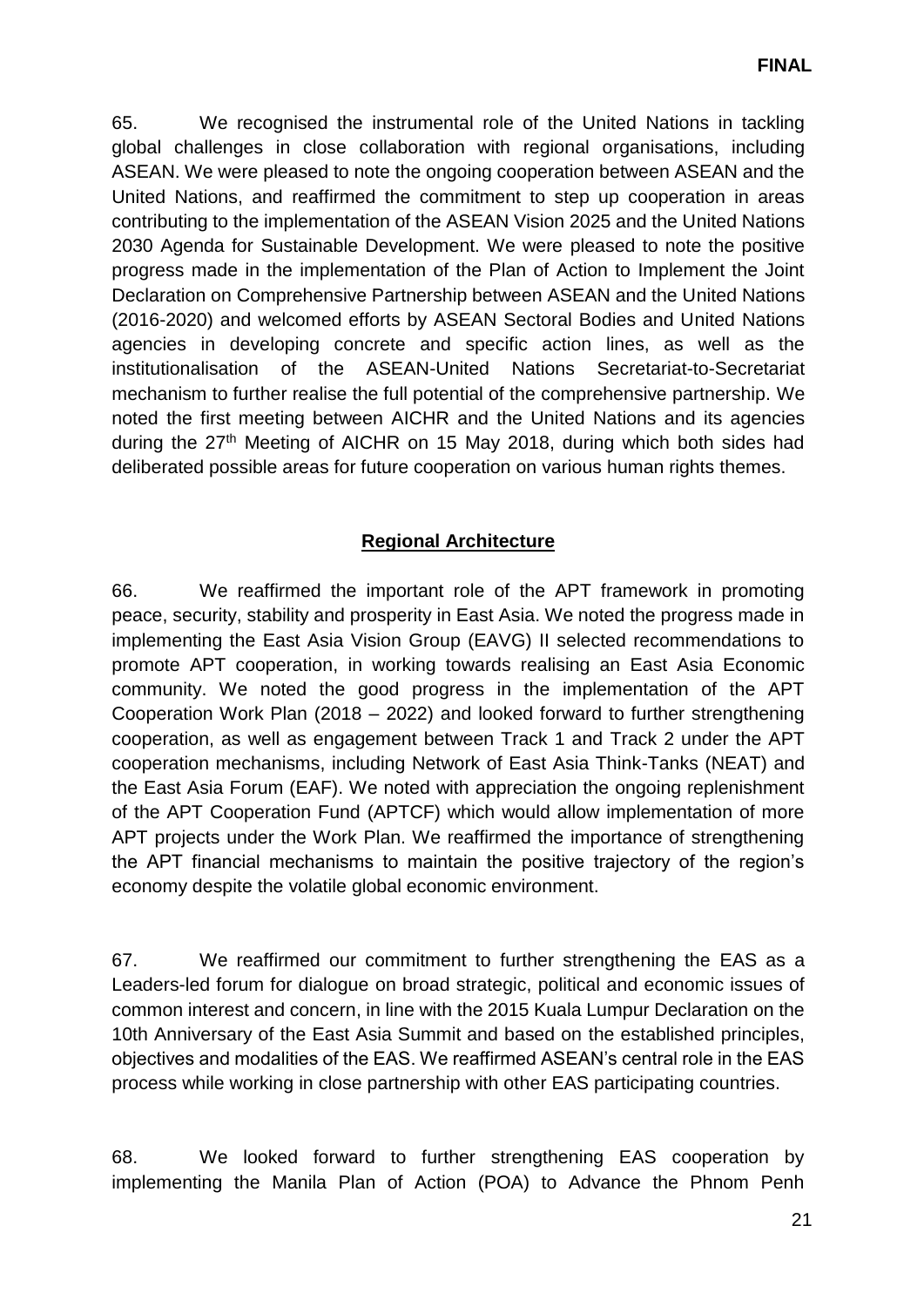Declaration on the EAS Development Initiative (2018-2022), which will serve as the framework to enhance EAS cooperation in areas of cooperation such as environment and energy, education, finance, global health issues and pandemic diseases, natural disaster management, ASEAN connectivity, trade and economic, food security and maritime cooperation. We looked forward to enhancing cooperation in other areas of common interest, in line with the Leaders' decisions and initiatives and in response to emerging challenges and issues related to peace, stability and security in the region, such as disarmament and non-proliferation, non-traditional security threats including terrorism, violent extremism and cybercrimes, and sustainable development. We underscored the importance of maritime cooperation in order to effectively manage maritime-related issues in the region, and welcomed the progress made in the implementation of the 2015 EAS Statement on Enhancing Regional Maritime Cooperation. We encouraged closer coordination among EAS participating countries in enhancing maritime cooperation in the region, including the issue of marine plastic debris.

69. We welcomed the continued discussions and efforts to strengthen the EAS, including through, among others, the regular engagement of the EAS Ambassadors' Meeting in Jakarta (EAMJ) to discuss implementation of the Leaders' decisions and initiatives, as well as exchange information on regional development cooperation initiatives and security policies and initiatives. We looked forward to strengthening the EAS Unit at the ASEAN Secretariat to facilitate EAS coordination and cooperation effectively. We expressed support for the efforts of Singapore, as the ASEAN Chair, to create a more interactive format for the EAS that promotes more candid and substantive exchanges among the EAS Leaders.

70. We reaffirmed the importance of the ARF as an inclusive forum in the Asia-Pacific region for fostering constructive dialogue and cooperation among the ARF Participants on political and security issues of common interest and concern, and welcomed the ARF's 25<sup>th</sup> Anniversary. We noted with appreciation the progress in the implementation of the Hanoi Plan of Action to Implement the ARF Vision Statement 2020, which has contributed to the region's overall efforts in effectively addressing the increasingly complex regional and non-traditional security challenges. We noted that in the context of the evolving regional security architecture in the Asia-Pacific region, it is imperative that the ARF maintains its relevance with ASEAN at its core. We welcomed the growing number of activities related to preventive diplomacy (PD) in conjunction with the strengthening of confidence building measures (CBMs), to help advance the evolution of the ARF Process from confidence building measures to preventive diplomacy and eventually, towards approaches to conflict resolution. We also highlighted the importance of promoting complementarities and synergies between the ARF and other ASEAN Sectorial bodies and ASEAN-led mechanisms, such as the ADMM and ADMM-Plus, the AMMTC and the EAS, and strengthening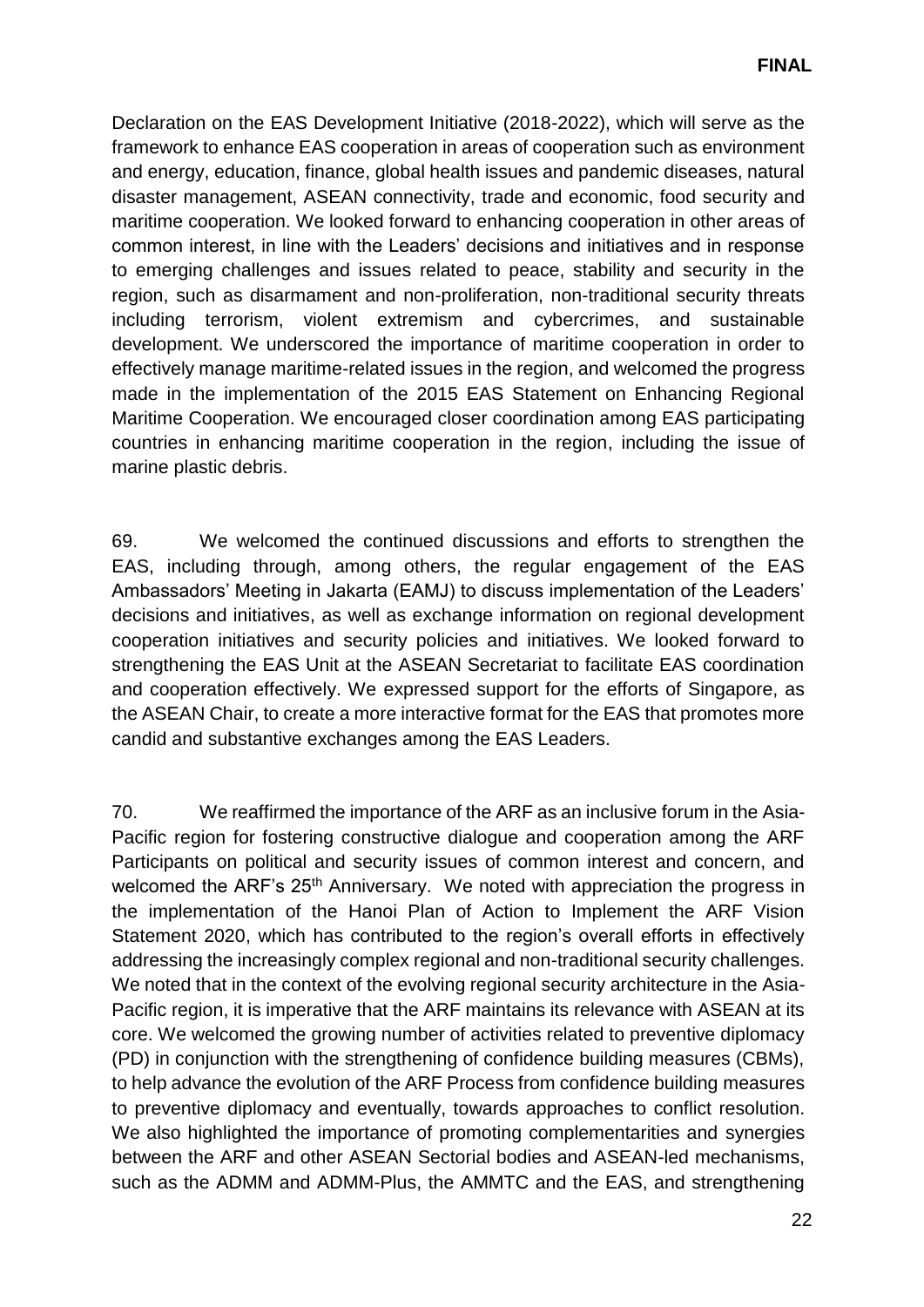civil-military cooperation and coordination within the ARF Process. We encouraged the participation of ARF Expert/Eminent Persons (EEPs) as well as track two officials in the relevant ARF activities. We also emphasised the importance of strengthening partnerships between Track 1 and Track 2 organisations such as the ASEAN-Institutes of Strategic and International Studies (ASEAN-ISIS) and the Council for Security Cooperation in the Asia-Pacific (CSCAP) in order to add value to the ARF Process, including through the publication of documents or memoranda for the consideration of Track 1 officials. We encouraged ASEAN-ISIS and CSCAP to study issues/topics of importance and priority to the ARF.

71. We discussed some of the new initiatives proposed by ASEAN's external partners to deepen engagement of our region, such as the concepts and strategies on the Indo-Pacific, the Belt and Road Initiative (BRI) and the Expanded Partnership for Quality Infrastructure. We agreed to explore mutually beneficial cooperation and create synergies with these initiatives, on the basis of ASEAN Centrality, particularly with a view towards promoting peace, stability as well as deepening trade, investment and connectivity in our region. We reaffirmed the need to strengthen an ASEANcentric regional architecture that is open, transparent, inclusive and rules-based.

72. We noted the briefing on Indonesia's Indo-Pacific concept. We looked forward to further discussion on the Indo-Pacific concept, which embraces key principles such as ASEAN Centrality, openness, transparency, inclusivity, and rulesbased approach, while contributing to mutual trust, mutual respect and mutual benefit.

# **Timor-Leste's Application for ASEAN Membership**

73. We noted Timor-Leste's application for ASEAN membership and looked forward to the continued discussion and report by the ASEAN Coordinating Council Working Group (ACCWG) on the way forward in considering Timor-Leste's application for ASEAN membership. We urged ASEAN Sectoral Bodies and Organs to continue exploring relevant capacity-building activities for Timor-Leste's participation, in accordance with the elements and procedures outlined by the ASEAN Member States. We also recognised the need to expedite the process of considering Timor-Leste's application.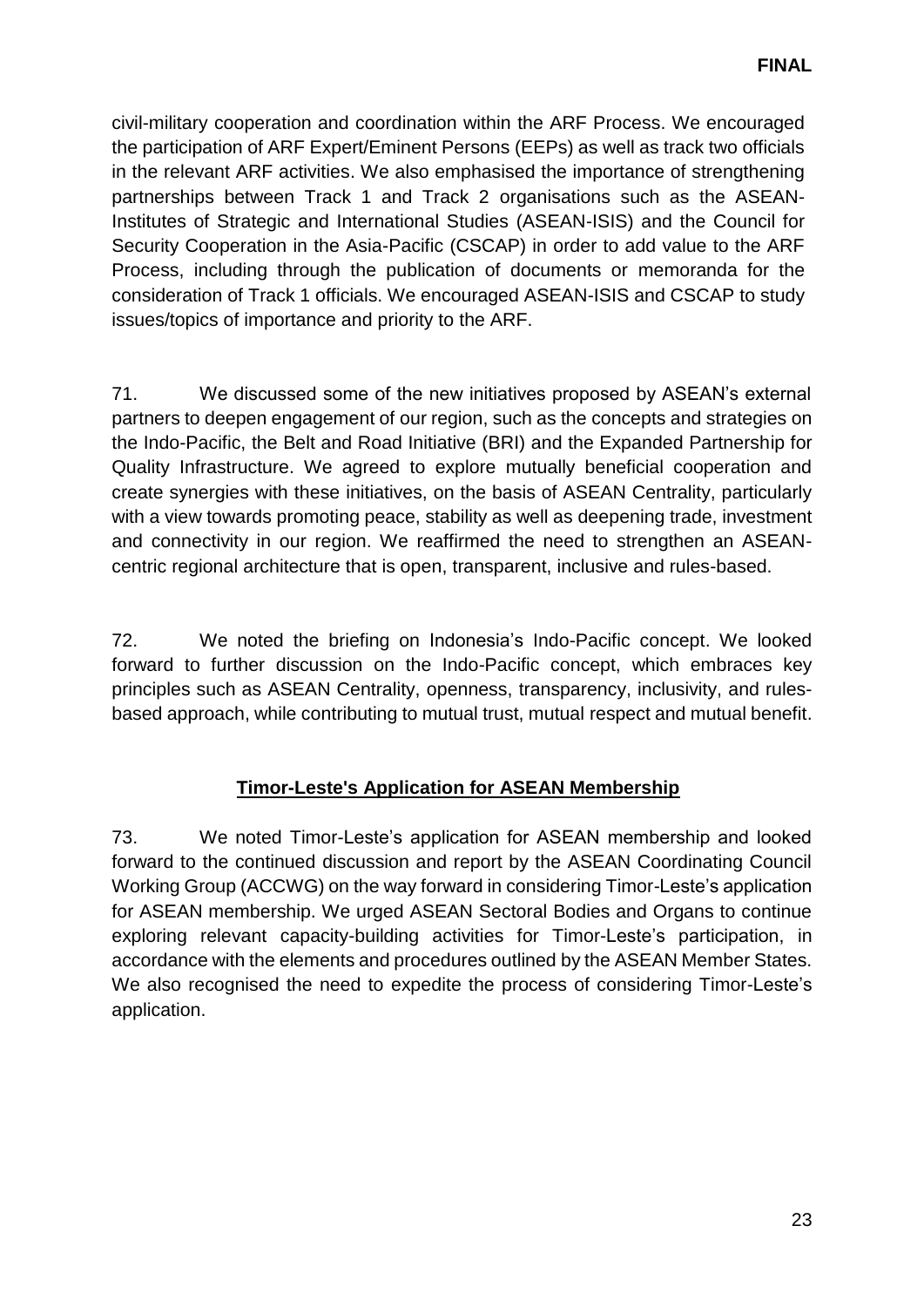### **REGIONAL AND INTERNATIONAL ISSUES**

#### **South China Sea**

74. We reaffirmed the importance of maintaining and promoting peace, security, stability, safety and freedom of navigation in and overflight above the South China Sea and recognised the benefits of having the South China Sea as a sea of peace, stability and prosperity. We underscored the importance of the full and effective implementation of the 2002 Declaration on the Conduct of Parties in the South China Sea (DOC) in its entirety. We warmly welcomed the continued improving cooperation between ASEAN and China and were encouraged by the progress of the substantive negotiations towards the early conclusion of an effective Code of Conduct in the South China Sea (COC) on a mutually-agreed timeline. We noted that ASEAN Member States and China had agreed on a Single Draft COC Negotiating Text at the 15<sup>th</sup> ASEAN-China Senior Officials' Meeting on the Implementation of the Declaration on the Conduct of Parties in the South China Sea in Changsha, China, on 27 June 2018. In this regard, we emphasised the need to maintain an environment conducive to the COC negotiations. We welcomed practical measures that could reduce tensions, and the risk of accidents, misunderstandings and miscalculation, such as the successful testing of the ASEAN Member States and China MFA-to-MFA hotline to manage maritime emergencies in the South China Sea, and the operationalisation of the Joint Statement on the Application of the Code for Unplanned Encounters at Sea (CUES) in the South China Sea adopted on 7 September 2016. We stressed the importance of undertaking confidence building and preventive measures to enhance, among others, trust and confidence amongst parties.

75. We discussed the matters relating to the South China Sea and took note of some concerns on the land reclamations and activities in the area, which have eroded trust and confidence, increased tensions and may undermine peace, security and stability in the region. We reaffirmed the need to enhance mutual trust and confidence, exercise self-restraint in the conduct of activities and avoid actions that may further complicate the situation, and pursue peaceful resolution of disputes in accordance with international law, including the 1982 UNCLOS. We emphasised the importance of non-militarisation and self-restraint in the conduct of all activities by claimants and all other states, including those mentioned in the DOC that could further complicate the situation and escalate tensions in the South China Sea.

#### **Developments in the Korean Peninsula**

76. We welcomed the Inter-Korean Summits (IKS) held on 27 April 2018 and 26 May 2018, as well as the summit between the United States (US) and the Democratic People's Republic of Korea (DPRK) in Singapore on 12 June 2018. We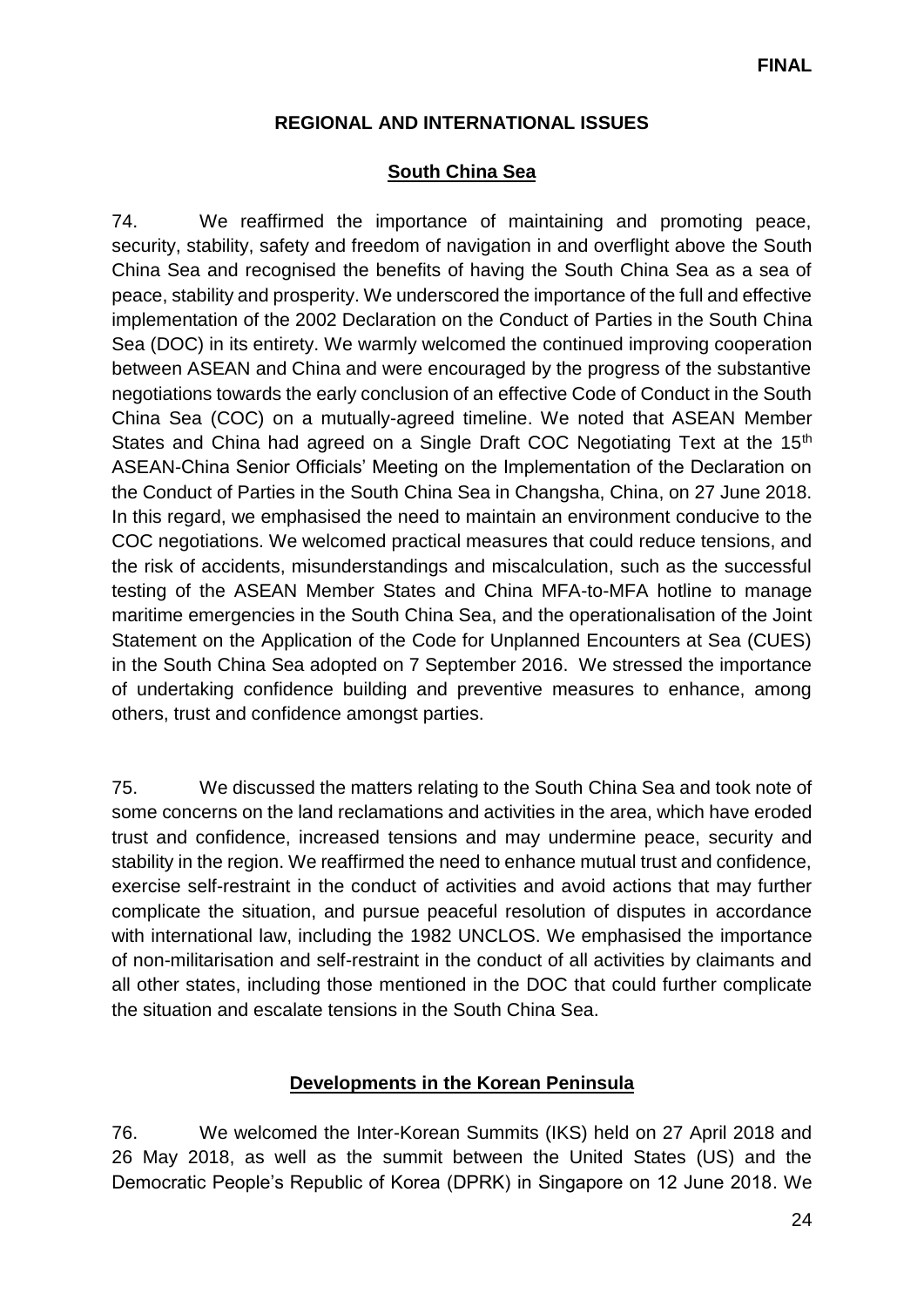also welcomed the Panmunjom Declaration, as well as the Joint Statement signed between US President Donald J Trump and Chairman of the State Affairs Commission of the DPRK Kim Jong Un. We urged all concerned parties to continue working towards the realisation of lasting peace and stability on a denuclearised Korean Peninsula. We also welcomed the DPRK's stated commitment to complete denuclearisation and its pledge to refrain from further nuclear and missile tests during this period. We reiterated our support for all relevant United Nations Security Council Resolutions and international efforts to bring about the complete, verifiable and irreversible denuclearisation of the Korean Peninsula which will contribute to peace and stability in the region.

# **Countering Violent Extremism, Radicalisation and Terrorism**

77. We reaffirmed our commitment to combat the scourge of violent extremism, radicalisation and terrorism through the effective implementation of measures and counter-measures at the national, regional and sub-regional levels under the ASEAN Convention on Counter-Terrorism (ACCT), the UN Global Counter-Terrorism Strategy, and the UN Plan of Action to Prevent Violent Extremism. We likewise reaffirmed the importance and effectiveness of a whole-of-nation approach in combating and preventing the problem, including through education, the involvement of women and youth and civil society, the promotion of principles such as peace, tolerance, respect for diversity and moderation as a counter-narrative, and preventing the misuse of internet, social media and cyber space for terrorist activities. We reiterated our support for other sub-regional, trilateral and bilateral efforts of Member States against terrorism at the operational level, such as the Trilateral Cooperative Arrangement among Indonesia-Malaysia-Philippines on Security Matters in the Maritime Areas of Common Concern; the Philippines-Indonesia-Malaysia Trilateral Meeting on Security; and Sub-Regional Meeting on Foreign Terrorist Fighters and Cross Border Terrorism.

# **Situation in the Middle East**

78. We reiterated the need for a comprehensive, just, and sustainable solution to the Israeli-Palestinian conflict in order to achieve peace and stability in the Middle East region. We urged both sides to actively take positive steps to allow for negotiations to gain traction and work together towards the resumption of negotiations to achieve an enduring peace. We fully support the legitimate rights of the Palestinian people for an independent State of Palestine with the realisation of two states, Palestine and Israel living side by side in peace and security based on pre-1967 borders, with East Jerusalem as its capital.